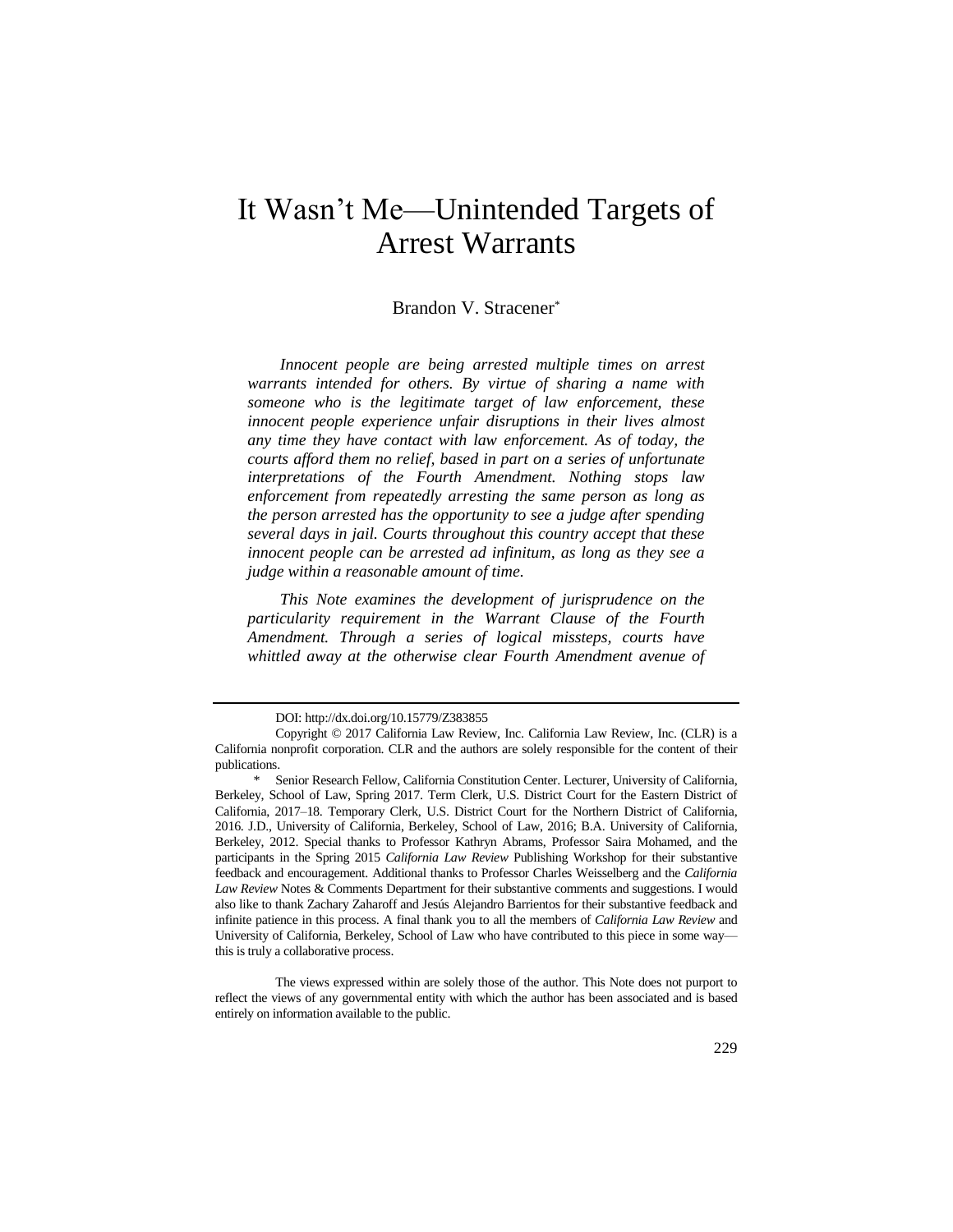*relief for the unintended targets of arrest warrants. As long as the name on the warrant is the correct name for the target of the warrant, courts deem the Warrant Clause satisfied. And the officers on the scene cannot be blamed for acting in good faith when they arrest an individual whose name is identical to the name on the warrant. Thus, the only avenue left for these victims is an inadequate Fourteenth Amendment over-detention analysis.*

*This Note asserts that the avenue for relief lies in following a correct interpretation of the Fourth Amendment's Warrant Clause that courts have thus far ignored. Under this interpretation, victims can obtain injunctive relief through 42 U.S.C. § 1983, a statute permitting suit against persons acting under the color of state law for violations of federal constitutional or statutory rights.<sup>1</sup> Through this cause of action, victims can enjoin the organizations that issue these warrants to update them in a manner that satisfies the Fourth Amendment's particularity requirement. Most importantly, victims can stop worrying that every interaction with law enforcement will*  result in spending several days in jail for a crime they did not *commit.*

|                                                                          | Introduction: New Conditions Applied to the Same Constitutional |       |
|--------------------------------------------------------------------------|-----------------------------------------------------------------|-------|
|                                                                          |                                                                 | 231   |
|                                                                          |                                                                 |       |
|                                                                          | A. The Supreme Court's Relative Lack of Development 234         |       |
| B.                                                                       | Early Decisions Make the Particularity Requirement Less         |       |
|                                                                          |                                                                 | . 235 |
|                                                                          | C. The Federal Rules of Criminal Procedure Undermine the        |       |
|                                                                          | Constitutional Command of the Particularity Requirement 236     |       |
|                                                                          | D. Modern Development of the Particularity Requirement: The     |       |
|                                                                          |                                                                 | 237   |
| II. The Supreme Court Finally Weighs in, Distracting from the Issue  239 |                                                                 |       |
|                                                                          | A. Murray v. City of Chicago and Powe v. City of Chicago Shed   |       |
|                                                                          |                                                                 |       |
| B.                                                                       | Subsequent Circuit Court Decisions Fail to Scrutinize the       |       |
|                                                                          |                                                                 |       |
|                                                                          | C. Recent Cases: The Ninth Circuit and the Los Angeles County   |       |
|                                                                          |                                                                 |       |
| III. The Particularity Requirement Is the Doctrinal Solution to the      |                                                                 |       |
| Problem of Repeated Arrests Based on Mistaken Identity 249               |                                                                 |       |
|                                                                          |                                                                 |       |

<sup>1</sup>*. See* 42 U.S.C. § 1983 (2012) ("Every person who, under color of [state law], subjects, or causes to be subjected, any citizen of the United States or other person within the jurisdiction thereof to the deprivation of any rights, privileges, or immunities secured by the Constitution and laws, shall be liable to the party injured in an action at law, suit in equity, or other proper proceeding for  $redress. . . .".$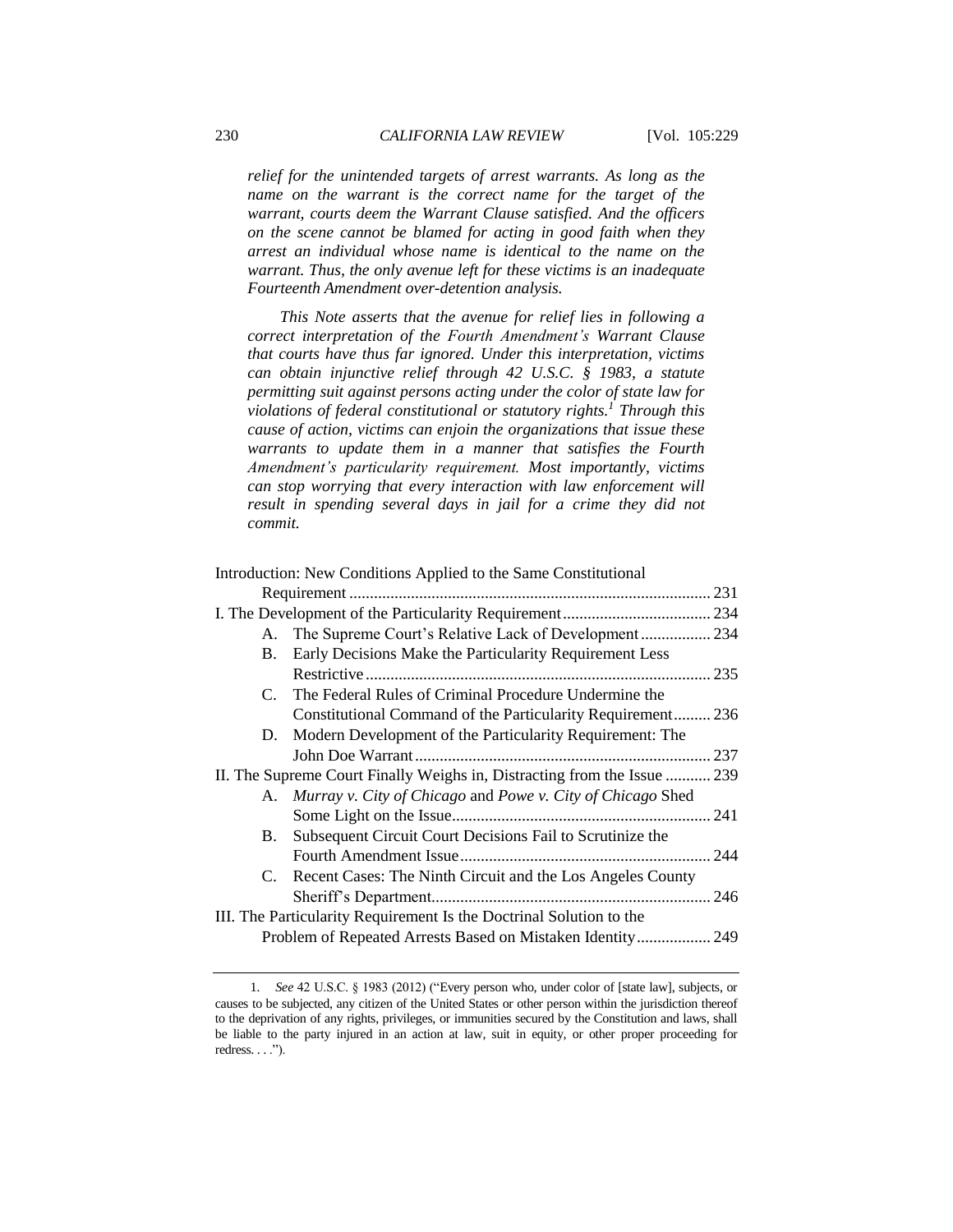| A.                                                                        | Focusing on the Arresting Officers Does Not Resolve the        |     |
|---------------------------------------------------------------------------|----------------------------------------------------------------|-----|
|                                                                           | Problem of Constitutionally Deficient Warrants  249            |     |
| B.                                                                        | The Particularity Requirement: Focusing on the                 |     |
|                                                                           | Constitutionality of the Warrant Itself Is the Correct Path to |     |
|                                                                           |                                                                |     |
|                                                                           | C. A Due Process Inquiry Does Not Effectively Address          |     |
|                                                                           |                                                                |     |
|                                                                           | 1. The Limitations of a Procedural Due Process Inquiry 255     |     |
|                                                                           | 2. The Limitations of a Substantive Due Process Inquiry 256    |     |
| IV. Obstacles to Vindicating Constitutional Rights Under Section 1983 258 |                                                                |     |
|                                                                           | A. The Primary Hurdle: Showing an Official Policy or Custom of |     |
|                                                                           |                                                                | 259 |
| B.                                                                        |                                                                |     |
|                                                                           |                                                                |     |

# INTRODUCTION: NEW CONDITIONS APPLIED TO THE SAME CONSTITUTIONAL REQUIREMENT

Imagine that you are on your way to a family reunion. You are sitting in a parked car with your children, waiting for a loved one to return from their trip into the supermarket. Police officers, looking for a robbery suspect, approach you and ask for your identification. The officers return and inform you that you have warrants out for your arrest. You haven't committed any crimes, and you certainly would not have multiple warrants out for your arrest! The officers take you out of your car, twist your arms, and place you in handcuffs in front of your children. You miss your family reunion.

<span id="page-2-0"></span>Four hours later, after checking your fingerprints, the police determine you are not the target of the warrants. They release you and advise you to stay home until the warrants clear. But they won't clear—these warrants have been active for five years. And this is not the first time you have been arrested for these same warrants.<sup>2</sup> In fact, you have been arrested, jailed, or detained eleven times in fifteen months for bench warrants issued in another city.<sup>3</sup> Before this arrest, you were attempting to call your lawyer to resolve the situation, but the police officers told you to hang up right before arresting you. You also had a copy of the article from a prominent newspaper detailing your story, with your photograph on it!<sup>4</sup> But that did not matter to the arresting officers.

<sup>2</sup>*. See* Charlie Goodyear, *A Victim Who Keeps Getting Arrested*, SFGATE (Sept. 21, 2004), http://www.sfgate.com/news/article/A-victim-who-keeps-getting-arrested-tangled-in-2723585.php [https://perma.cc/6VTH-24Z4].

<sup>3</sup>*. Id.* (noting that Stancy Nesby of Oakland, California, "has been arrested, jailed or detained 11 times in 15 months, all because of bogus bench warrants issued in San Francisco").

<sup>4</sup>*. Id.* (detailing how Nesby presented a *San Francisco Chronicle* newspaper story bearing her photo and detailing her experience thus far to arresting officers).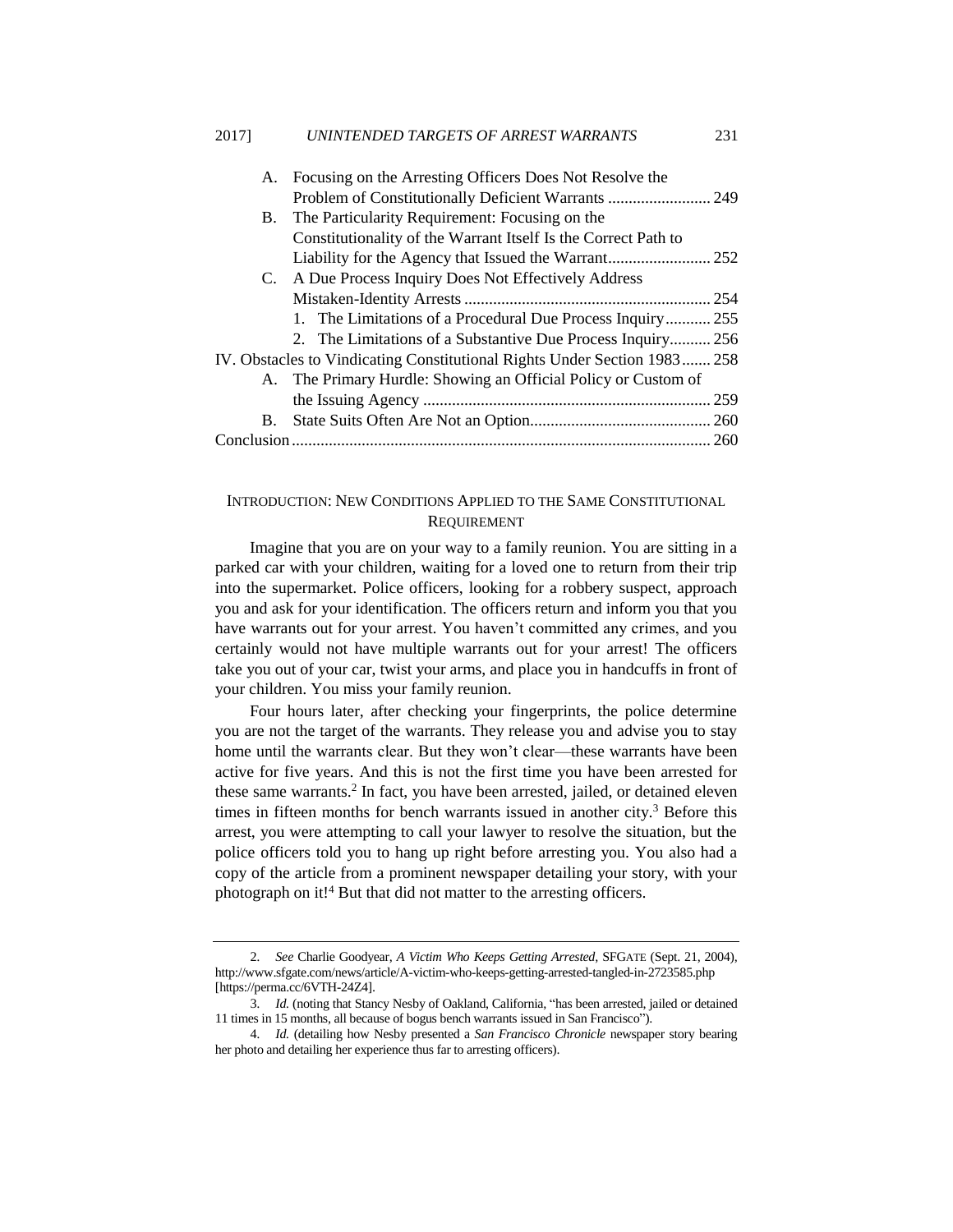Perhaps you can find a way to stop these needless arrests and disruptions to your life. You seek justice in the courts. But summary judgment is granted against you, and in favor of the city that issued these warrants.<sup>5</sup> To your surprise, the court holds that the city that issued the warrant "has no duty to correct mistaken warrants or otherwise protect [you] from bench warrants outstanding in [your] name." 6 Justice denied.

<span id="page-3-0"></span>Stancy Nesby's story in Northern California is not the only example of this phenomenon. For instance, over the course of five years in Los Angeles County, more than 1,480 innocent persons were wrongfully incarcerated because their names just happened to match the wrong warrant at the wrong time.<sup>7</sup> Nor is this problem limited to California: Illinois, Texas, and Massachusetts all face this issue.<sup>8</sup> Intuitively, it is difficult to blame the arresting officers on the scene for relying on warrants that feature the same name and a similar description—sometimes even the same birthday—as the wrongfully arrested individual. Indeed, we are inundated with stories where officers inadvertently let a serious criminal go with only a citation.<sup>9</sup> This societal concern for officers failing to arrest serious criminals suggests that the problem of an innocent person arrested under an arrest warrant lies with the warrant itself. And unless the proper authorities—often county sheriff departments—update warrants to prevent repeat arrests of the same innocent person, someone unlucky enough to have a particular name may end up arrested seven times on a warrant intended for someone else.<sup>10</sup> Unfortunately,

8*. See, e.g.*, Herrera v. Millsap, 862 F.2d 1157, 1158–59 (5th Cir. 1989); Gero v. Henault, 740 F.2d 78, 83 (1st Cir. 1984); *see also* Brown v. Patterson, 823 F.2d 167, 168 (7th Cir. 1987) (holding that none of the defendants were liable for violating 42 U.S.C. § 1983 (2012)). The court observed, "The Chicago telephone book lists 15 Anthony Browns and 4 Tony Browns. No doubt some of them are both young and black and therefore covered, at least loosely, by the description in the warrant. Goodness knows how many of them have been or will be arrested in the quest for Anthony Moseley." *Id*.; Powe v. City of Chicago, 664 F.2d 639, 642–43 (7th Cir. 1981).

9*. See, e.g.*, Richard Simon, *Traffic Stops—Tickets to Surprises*, L.A. TIMES (May 15, 1995), http://articles.latimes.com/1995-05-15/local/me-841\_1\_routine-traffic-stops [https://perma.cc/V5GA-MV8A] (referring to multiple traffic stops that resulted in capturing perpetrators of violent felonies, as well as Los Angeles Police Department officers stopping "Richard Ramirez—the man later convicted of being the Night Stalker—for a minor traffic violation and let[ting] him go with a citation").

10*. See* Gant v. County of Los Angeles, 772 F.3d 608, 612 (9th Cir. 2014). Government reporting has indicated substantial issues regarding criminal history records. *See* BUREAU OF JUSTICE STATISTICS, USE AND MANAGEMENT OF CRIMINAL HISTORY RECORD INFORMATION 38 (2001) ("In the view of most experts, inadequacies in the accuracy and completeness of criminal history records is the single most serious deficiency affecting the Nation's criminal history record information systems."); BUREAU OF JUSTICE STATISTICS, IMPROVING ACCESS TO AND INTEGRITY OF CRIMINAL

<sup>5.</sup> Nesby v. City & County of San Francisco, No. 434-494, 2006 WL 3193854 (Cal. Super. Ct. July 26, 2006).

<sup>6</sup>*. Id.*

<sup>7</sup>*. See* Robert Faturechi & Jack Leonard, *ID Errors Put Hundreds in County Jail*, L.A. TIMES (Dec. 25, 2011), http://articles.latimes.com/2011/dec/25/local/la-me-wrong-id-20111225 [https:// perma.cc/TCQ7-EVFY]; *see also* Faye A. Silas, *A Bad Rap: Snafus in Computer Warrants*, 71 ABA J. 1, 24 (1985) (referring to a class action filed on behalf of approximately 2,000 people misidentified and wrongfully arrested based on arrest warrants in Los Angeles County).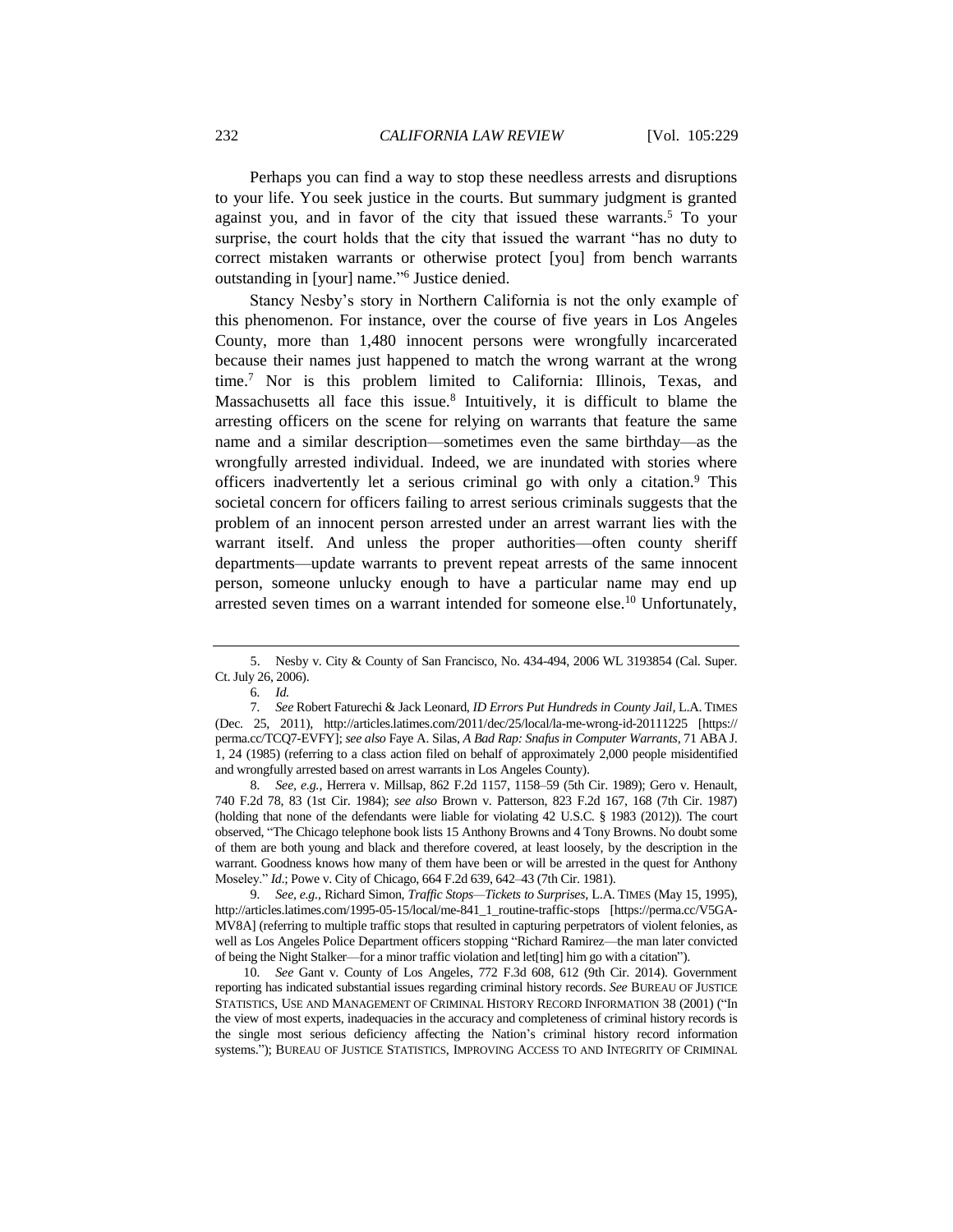the ramifications of being arrested multiple times extend far beyond that of the substantial burdens imposed on one's life by repeatedly spending significant time in jail—for example, employment and law school applications often inquire about past *arrest* records, and an arrest itself permits law enforcement to extract your DNA for use in its databases.<sup>11</sup> Today, being arrested has serious consequences, even if one is released after only a few hours.

This Note suggests that the particularity requirement in the Warrant Clause of the Fourth Amendment<sup>12</sup> contains the doctrinal solution for this problem. Through the vehicle of a 42 U.S.C. § 1983 cause of action, innocent persons can enjoin the issuer of the warrant to update the warrant to prevent future major disruptions to their lives. Part I of this Note traces the development of the Fourth Amendment's particularity requirement, a requirement that courts have fallaciously morphed from the initial rule that the U.S. Supreme Court formulated in 1894.<sup>13</sup> The morphed version of this rule currently resides in the Federal Rules of Criminal Procedure,<sup>14</sup> where a correct name alone is deemed sufficient, no matter how particular (or not) the warrant actually is. Courts have continued to employ this simple, bright-line rule—that a correct name satisfies the particularity requirement—despite the growing awareness that innocent persons with matching names are being wrongfully incarcerated pursuant to an arrest warrant. This trend logically conflicts with the reasoning of cases involving "John Doe" arrest warrants, warrants that contain the name "John Doe" with no additional description of the subject of the warrant, which multiple circuits have held are not valid warrants.<sup>15</sup>

Part II examines the detour that occurred after the Supreme Court's decision in *Baker v. McCollan*, which directed federal appeals courts' attention away from particularity requirement concerns and toward a procedural due process framework.<sup>16</sup> Subsequently, courts have tended to promulgate holdings that would support the repeated wrongful arrest of persons other than the subject of the warrant, as long as the person arrested appears before a judge in a reasonable amount of time.

HISTORY RECORDS 11, 13 (2005) (observing "significant backlogs, older records that have no dispositions, and infrequent audits to ensure accuracy of [criminal history] records," including at least twenty-three states that had not audited their databases in the past five years and thirteen of those twenty-three states with no plan to conduct an audit within the next three years).

<sup>11</sup>*. See* Maryland v. King, 133 S. Ct. 1958, 1962 (2013) (holding that "a cheek swab of the arrestee's DNA is, like fingerprinting and photographing, a legitimate police booking procedure that is reasonable under the Fourth Amendment").

<sup>12.</sup> U.S. CONST. amend. IV ("[N]o Warrants shall issue, but upon probable cause, supported by Oath or affirmation, and *particularly* describing . . . the persons or things to be seized.") (emphasis added).<br> $13.$ 

West v. Cabell, 153 U.S. 78 (1894).

<sup>14.</sup> FED. R. CRIM. P. 4(b)(1)(A).

<sup>15</sup>*. See infra* Part I.D.

<sup>16.</sup> 443 U.S 137, 140–41 (1979).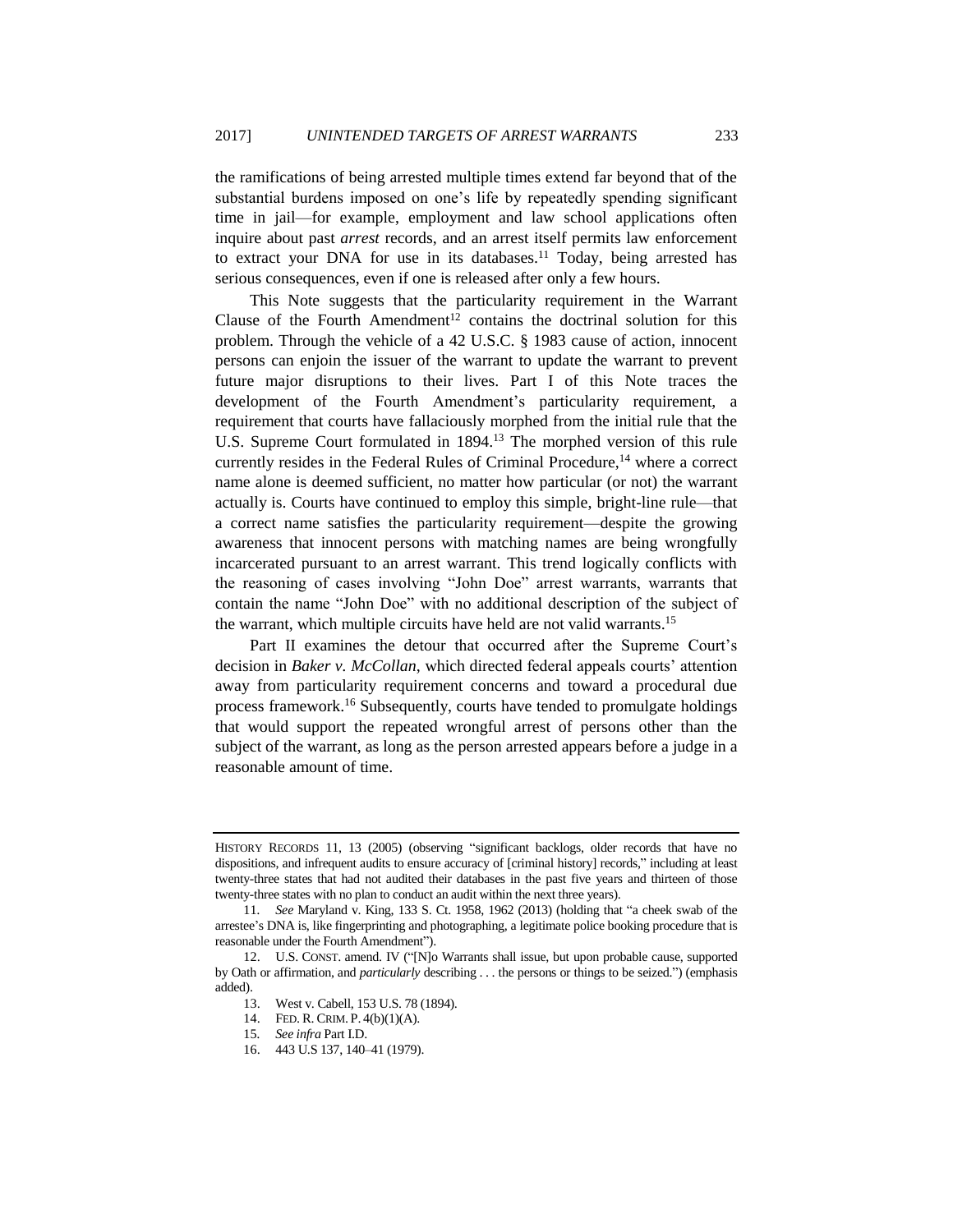<span id="page-5-0"></span>Part III explores possible doctrinal solutions to the problem of repeated arrests based on mistaken identity. First, I reject the suggestion that we should shift away from assessing the reasonableness of the arrest and toward assessing only probable cause for the arrest based on a warrant.<sup>17</sup> This solution focuses attention on the wrong party—the officers making the arrest—instead of on the party issuing the insufficiently particular warrant. Instead, I advocate that the Fourth Amendment's particularity requirement is not met when law enforcement knows that the warrant description, even with a full and accurate name, includes innocent persons. I also reject the notion that, because courts may remain hesitant about muddying today's simple, bright-line rule for the particularity of arrest warrants, a solution could lie somewhere within the due process framework. Contemporary court decisions that engage in this due process analysis do not provide much hope for victims.<sup>18</sup>

Part IV reviews the numerous hurdles a plaintiff must face before being able to obtain a remedy through the vehicle of section 1983. Although these hurdles create great difficulty for a victim in obtaining an injunction against the party that issued the insufficiently particular warrant, they also serve as suitable controls for preventing a flood of litigation if a doctrinal shift were to occur. And if the section 1983 plaintiff can overcome these hurdles, then the plaintiff might actually achieve a judgment against the truly liable party—the agency responsible for making warrants sufficiently particular. These barriers help to ensure fairness to law enforcement officials who operate in good faith and to focus attention on the party worthy of the deterrent function of section 1983 liability.

#### I.

#### THE DEVELOPMENT OF THE PARTICULARITY REQUIREMENT

## *A. The Supreme Court's Relative Lack of Development*

The seminal case on the particularity requirement of the Warrant Clause is West v. Cabell.<sup>19</sup> In this case, a man named Vandy M. West was arrested pursuant to a warrant for a James West.<sup>20</sup> Vandy West brought suit against the arresting officer; the officer countered that the warrant was indeed intended for Vandy M. West.<sup>21</sup> The trial court "instructed the jury that, if they believed that

<sup>17</sup>*. See* Melanie Schoenfeld, *Constitutional Amnesia: Judicial Validation of Probable Cause for Arresting the Wrong Person on a Facially Valid Warrant*, 79 WASH. U. L.Q. 1227 (2001); *infra* Part III.

<sup>18</sup>*. See infra* Part II; *Baker*, 443 U.S. at 140–41; Rivera v. County of Los Angeles, 745 F.3d 384 (9th Cir. 2014), *cert. denied*, 135 S. Ct. 870 (2014).

<sup>19.</sup> Gero v. Henault, 740 F.2d 78, 83 (1st Cir. 1984). *See generally* West v. Cabell, 153 U.S. 78 (1894).

<sup>20</sup>*. Cabell*, 153 U.S. at 85.

<sup>21</sup>*. Id.*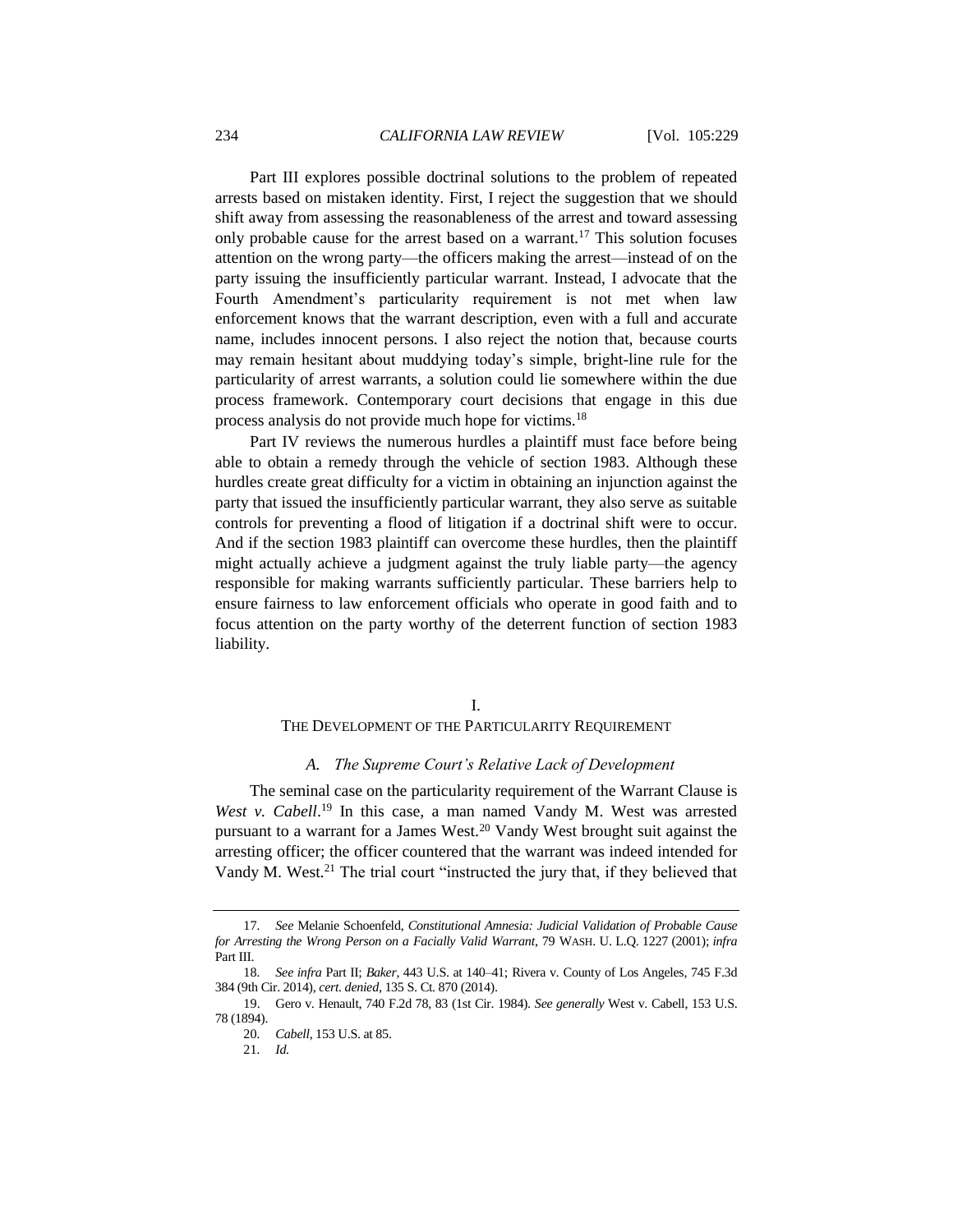the plaintiff was the man for whose arrest the commissioner issued the warrant, the defendants were not liable for damages on account of the mere fact of arrest."<sup>22</sup>

Upon taking this case, the Supreme Court observed a general rule: "By the common law, a warrant for the arrest of a person charged with crime must truly name him, or describe him sufficiently to identify him."<sup>23</sup> The Court reversed the judgment against the arresting officers because "the effect of the rulings and instructions of the court [caused the jury] to understand that the private intention of the magistrate was a sufficient substitute for the constitutional requirement of a particular description in the warrant."<sup>24</sup> Thus, the Court developed a bright-line rule: a warrant with an incorrect name and without a description sufficient to identify the warrant's target fails to satisfy the particularity requirement of the Fourth Amendment.<sup>25</sup> The intended target of a warrant is irrelevant to the inquiry.<sup>26</sup> Later, in *Wong Sun v. United States*, the Court held that this particularity requirement applies to both arrest and search warrants. Thus, warrants must truly name the person or sufficiently describe them under the particularity requirement.<sup>27</sup>

## *B. Early Decisions Make the Particularity Requirement Less Restrictive*

Since *Cabell*, the particularity requirement in relation to arrest warrants has only developed in the federal courts of appeal—the Supreme Court's attention has gravitated toward search warrants instead.<sup>28</sup> In *Cox v. Durham*, the first federal appellate case to rely on *Cabell*, the Eighth Circuit upheld the warrant in question as sufficiently particular.<sup>29</sup> The court distinguished the facts of the case from *Cabell* by reference to "the modern doctrine . . . that a man may be sufficiently described by the initial letter of his given name, as well as by the name in full."<sup>30</sup> The court reasoned that "this is so especially where a man is commonly designated by the initial letter of his given name, and where he answers to that name and makes a practice of writing his name in that way

<sup>22</sup>*. Id.*

<sup>23</sup>*. Id.*

<sup>24</sup>*. Id.* at 88.

<sup>25.</sup> The Court did note that the warrant here commanded "the arrest of James West, and" did not otherwise designate or describe "the person to be arrested." *Id.* at 85.

<sup>26</sup>*. See* United States v. Swanner, 237 F. Supp. 69, 71–72 (E.D. Tenn. 1964) (observing that *Cabell* held that a warrant bearing an incorrect name "would not justify the arrest of a person who had never been known or called by that name . . . irrespective of the intention of the issuing officer").

<sup>27.</sup> 371 U.S. 471, 481 n.9 (1963) ("The requirement applies both to arrest and search warrants. A description of a suspect merely as 'Blackie Toy,' operator of a laundry somewhere on Leavenworth Street, hardly is information 'particularly describing . . . the person . . . to be seized.'").

<sup>28</sup>*. See* United States v. Donovan, 429 U.S. 413, 427 n.16 (1977) (observing that *Cabell*, in contrast, "concerns the need for proper identification of the subject of an arrest warrant"); Katz v. United States, 389 U.S. 347 (1967); Berger v. New York, 388 U.S. 41 (1967).

<sup>29.</sup> 128 F. 870, 874 (8th Cir. 1904).

<sup>30</sup>*. Id.* at 873.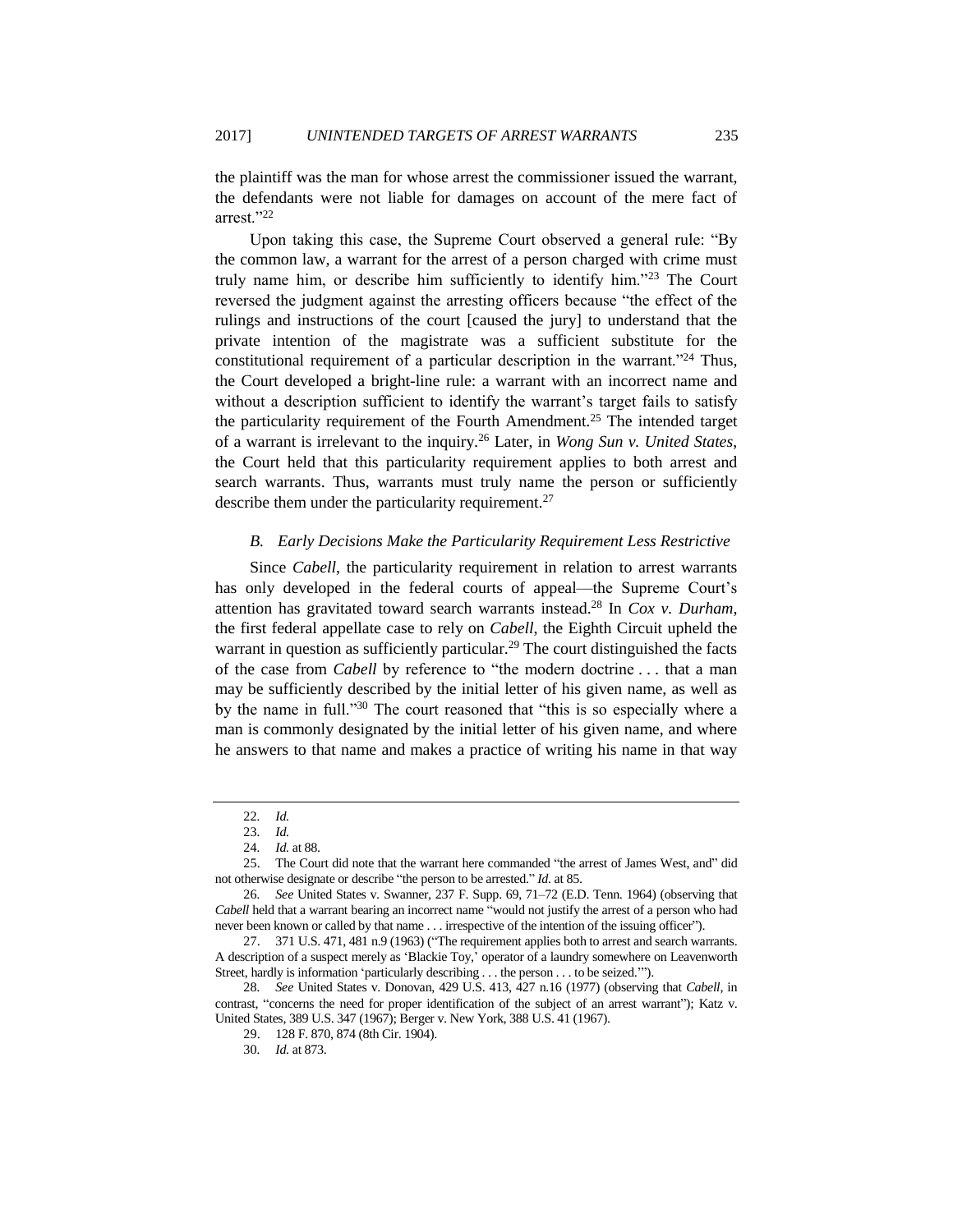in ordinary business transactions."<sup>31</sup> The warrant named a "J. I. Cox" when the intended subject of the warrant was James T. Cox.<sup>32</sup> The court also relied on "the rule" that an "omission" or "mistake" in relation to the middle name or middle initial "is not regarded as material."<sup>33</sup> The reasoning here signaled a modest retreat from *Cabell*'s rather defendant-friendly bright-line rule. Nonetheless, the Eighth Circuit's analysis remained functional, acknowledging the context that could shed light on whether this warrant was sufficiently particular. No further development occurred in relation to the name on an arrest warrant until the adoption of the Federal Rules of Criminal Procedure.

# *C. The Federal Rules of Criminal Procedure Undermine the Constitutional Command of the Particularity Requirement*

Adopted in 1944, the Federal Rules of Criminal Procedure contain a requirement that has remained virtually unchanged to this day: a warrant must "contain the defendant's name *or*, if it is unknown, a name or description by which the defendant can be identified with reasonable certainty."<sup>34</sup> The rule's language suggests that the defendant's name alone will satisfy the requirement—"a description by which the defendant can be identified with reasonable certainty" only matters when the defendant's name is unknown.<sup>35</sup>

This logical leap, if it can be called logical, does not reflect the rule outlined in *Cabell*, or even the reasoning of *Cox*. An incorrect name without any additional description invalidates a warrant. It does not logically follow that a correct name alone can, as a categorical rule, ensure that the warrant is valid. This is a common logical fallacy: the statement, "If not X, then not Y" does *not* equate to, "If X, then Y." In this situation, X would be a proper name on the arrest warrant, and Y would be a sufficiently particular warrant. Another example to illustrate this is a peanut butter-and-jelly sandwich. If a sandwich lacks jelly, then it is not a peanut butter-and-jelly sandwich. But if the sandwich has jelly, it does not logically follow that the sandwich is a peanut butter-and-jelly sandwich.

<sup>31</sup>*. Id.*

<sup>32</sup>*. Id.*

<sup>33</sup>*. Id.*; *see also* O'Halloran v. McGuirk, 167 F. 493, 494 (1st Cir. 1909) ("At the common law, and in the federal courts, this would not be a misnomer, because, at the common law, everything beyond the surname and the Christian name proper is inconsequential.").

<sup>34.</sup> FED. R. CRIM. P. 4(b)(1)(A) (emphasis added).

<sup>35</sup>*. See* United States v. Curtis, 427 F.2d 630, 632 n.2 (D.C. Cir. 1970). The first federal court to reference the Federal Rules of Criminal Procedure alongside *Cabell* observed that, "there is room for nickname and alias warrants under the Federal Rules of Criminal Procedure." *Id.* But "an extra dimension of risk" would arise because "the validity of the arrest" would depend "on the accuracy of the witness as to whether the person arrested had in fact used the name set forth in the warrant." *Id.* The court relied on *United States v. Swanner*, 237 F. Supp. 69, 71–72 (E.D. Tenn. 1964), where a judge ruled a warrant invalid in part due to its reliance on an alias when "the defendant had never been known or called by that name and was not himself a party to the officer obtaining this misnomer."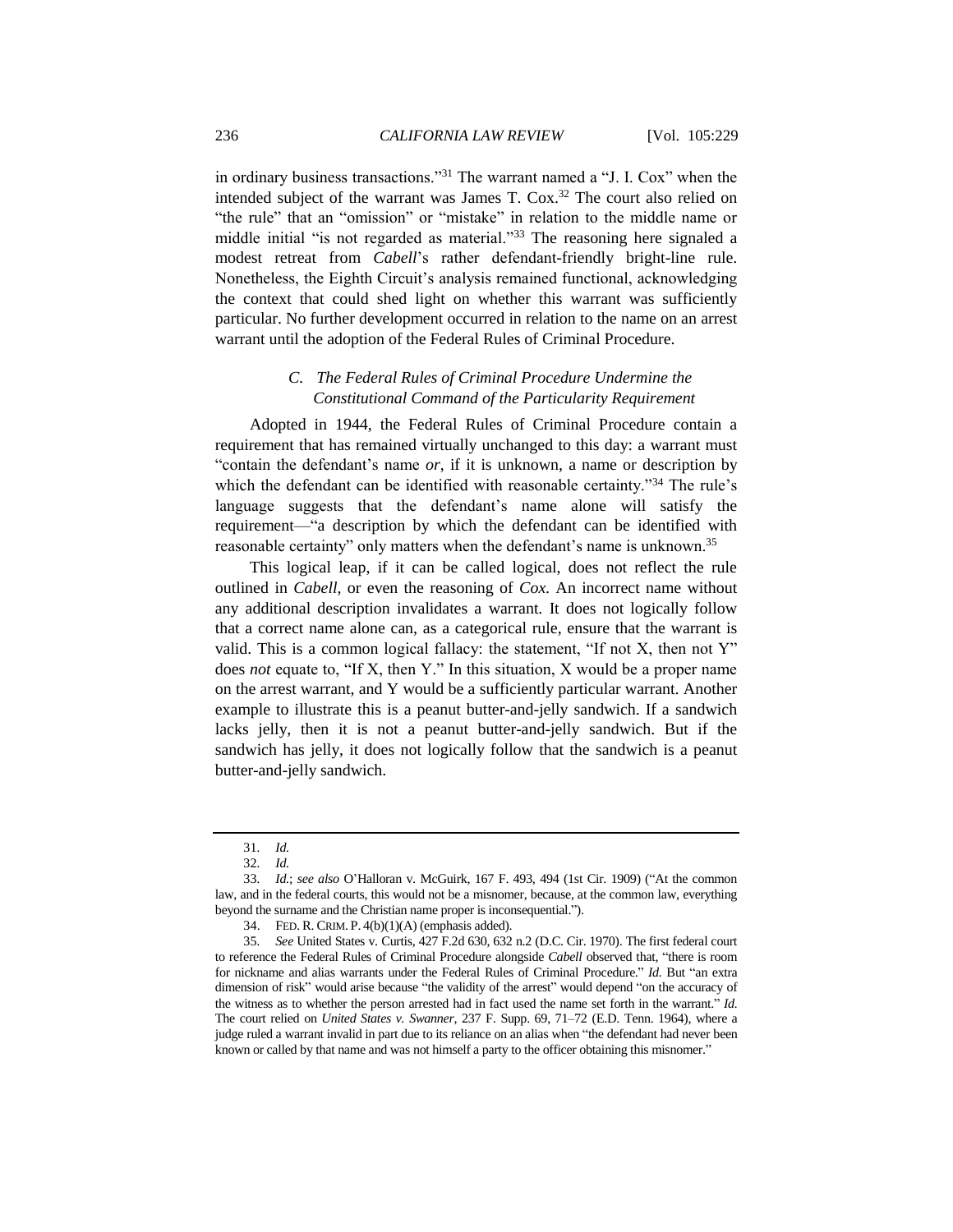The *Cox* court's reliance on "modern doctrine"—that persons are known by their first initial alone coupled with their last name, with the middle initial being immaterial—shows that the Fourth Amendment's particularity requirement includes something more than a correct name.<sup>36</sup> In contrast, a categorical rule that a name alone—as long as it is correct—renders a warrant valid ignores the reality that individuals, especially in modern-day cities with high populations, could share the same name. Thus, this categorical rule necessarily ignores the constitutional command of the Fourth Amendment: that the warrant "particularly" describe "the person . . . to be seized."<sup>37</sup> Faithful application of the Warrant Clause of the Fourth Amendment, as proposed by this Note, <sup>38</sup> will ensure adherence to constitutional requirements.

# *D. Modern Development of the Particularity Requirement: The John Doe Warrant*

Cases involving "John Doe" warrants—warrants that do not actually name the warrant's subject—demonstrate the independent force of the particularity requirement beyond the simple name requirement of the Federal Rules of Criminal Procedure. Multiple circuits have held that warrants containing the name "John Doe" with no additional description of the subject of the warrant are invalid. This illustrates the principle outlined in *Cabell* that a name that does not sufficiently identify the warrant's target fails to meet the Warrant Clause's particularity requirement.

The issue of "John Doe" warrants first presented itself in *United States v. Jarvis*, where the government had obtained an indictment against a known codefendant and a then-unknown defendant, "John Doe."<sup>39</sup> Subsequently, a "'John Doe' warrant issued, but there was no description of this 'John Doe' in either the indictment or the warrant."<sup>40</sup> The trial court relied on "'extrinsic evidence' [that] was available which provided clear, sufficient identification of the defendant."<sup>41</sup> The Second Circuit reasoned that "such extrinsic evidence" could not "be used to validate an otherwise invalid warrant."<sup>42</sup> The use of this extrinsic evidence would defeat the very purpose of the warrant requirement: to "permit a neutral magistrate to make the decision whether to authorize arrest, rather than leaving this decision up to the prosecutor or officer."<sup>43</sup> The court reasoned that "[i]f the prosecution were permitted to arrest on the basis of 'John Doe' warrants supplemented by extrinsic evidence, the requirement for a

<sup>36</sup>*. Cox*, 128 F. at 873.

<sup>37.</sup> U.S. CONST. amend. IV.

<sup>38</sup>*. See infra* Part III.B.

<sup>39.</sup> 560 F.2d 494, 496 (2d Cir. 1977), *cert. denied*, 435 U.S. 934 (1978).

<sup>40</sup>*. Id.*

<sup>41</sup>*. Id.* at 497.

<sup>42</sup>*. Id.*

<sup>43</sup>*. Id.*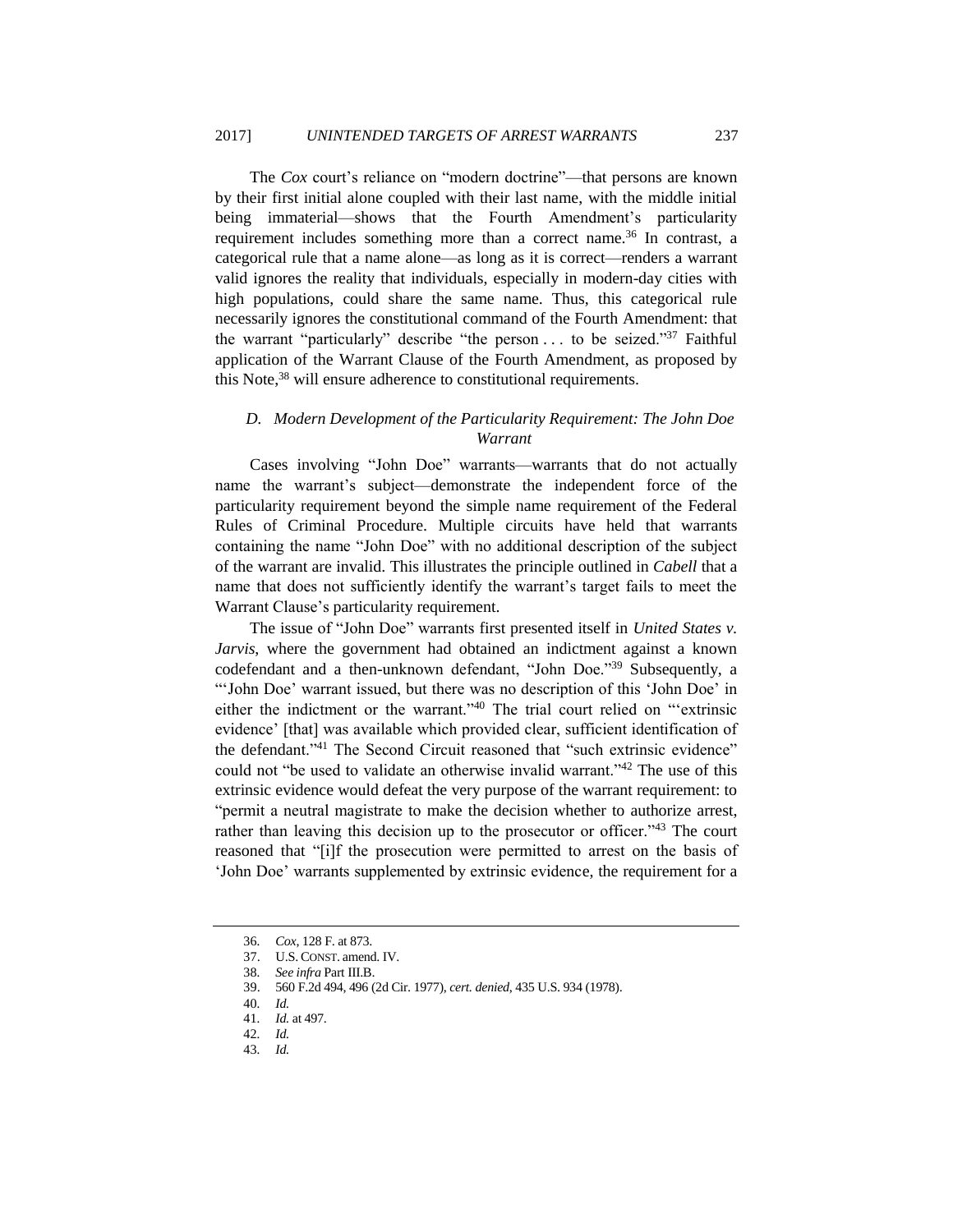particularized warrant, issued by a magistrate, would become a nullity."<sup>44</sup> Thus, the court held that the "John Doe" warrant "on which Jarvis was arrested was not a valid warrant."<sup>45</sup> In sum, the warrant itself must be sufficiently particular to identify the actual target of the warrant.

The Third Circuit went a step further. In *United States v. Doe*, the warrant contained the first name "Ed."<sup>46</sup> But the court did "not think that this additional piece of information render[ed] the warrant sufficiently specific to satisfy the [F]ourth [A]mendment."<sup>47</sup> Although "extrinsic information" known to the officer "will be necessary to execute" the warrant, and a warrant's "written description cannot conceivably eliminate all possibilities of erroneous execution," the court reasoned that the "warrant in this case does *not* reduce to a tolerable level the number of potential subjects: anyone with the first name 'Ed'—and there must be thousands of 'Eds' in the Pittsburgh area—is fair game."<sup>48</sup> The court also explained that the particularity requirement is distinct from probable cause: "even assuming that the officer swearing out a 'John Doe' warrant has demonstrated probable cause to arrest someone, the warrant, by its terms, will allow the executing officer to make his own inferences in effecting an arrest. For these reasons, 'John Doe' warrants consistently have been held illegal."<sup>49</sup>

The Second and Third Circuits clarify that the particularity requirement has independent force because we want to ensure that neutral magistrates serve as a check on the executive power of law enforcement. And if a showing of probable cause through extrinsic evidence can obviate the need for a particularized warrant, then the judiciary's purported check on the executive becomes rather hollow. Additionally, the Third Circuit here has provided a functional outlook on the use of names in warrants—a name that covers multiple people, or at least thousands of people, cannot be sufficiently particular. By extension, the same principle that renders a name of "Ed," which covers multiple people named "Ed," insufficiently particular could render a full legal name that covers multiple people insufficiently particular, especially where this full legal name has demonstrably led to the arrest of an innocent person multiple times.

<sup>44</sup>*. Id.*

<sup>45</sup>*. Id. Compare Jarvis*, 560 F.2d at 494, *with* United States v. Ferrone, 438 F.2d 381, 389 (3d Cir. 1971) (finding a "John Doe warrant" to be "valid" because it provided a "physical description" of "a white male with black wavy hair and stocky build . . . coupled with the precise location at which he could be found"), *and* United States v. Espinosa, 827 F.2d 604, 611 (9th Cir. 1987) ("The search warrant for Espinosa provided a more detailed physical description of the individual to be searched than in *Ferrone*."). *Ferrone* relied in part on *United States v. Ventresca*, 380 U.S. 102, 108 (1965) ("Technical requirements of elaborate specificity once exacted under common law pleadings have no proper place in this area.").

<sup>46.</sup> 703 F.2d 745, 747 (3d Cir. 1983).

<sup>47</sup>*. Id.*

<sup>48</sup>*. Id.* at 748.

<sup>49</sup>*. Id.* at 747.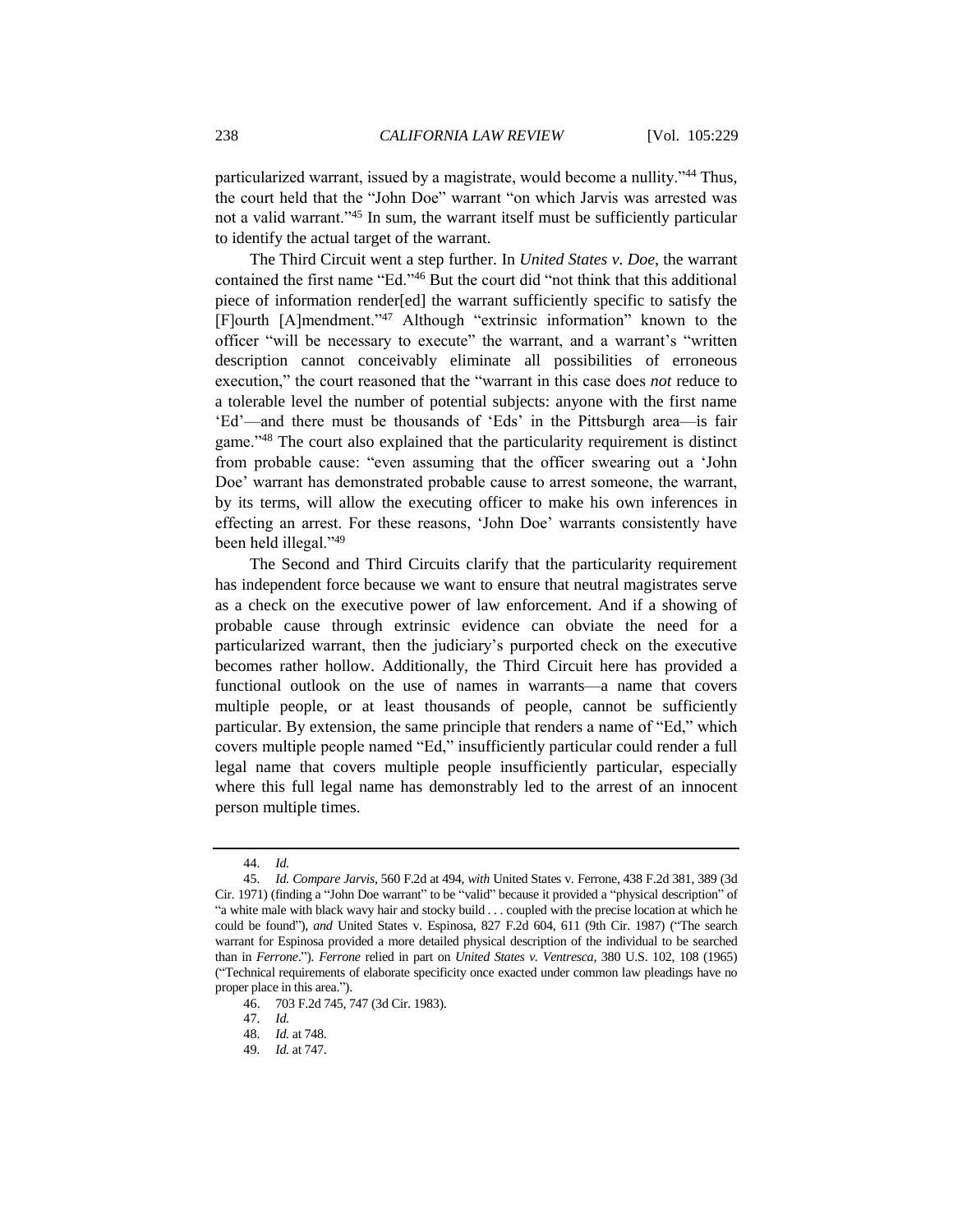The Fifth Circuit echoed this functional analysis when it held that a warrant incorrectly identifying the defendant, Hirschhorn, as an individual named "Theilen" was nonetheless valid.<sup>50</sup> The officers knew the defendant as "Theilen" based on an anonymous informant, and the "three warrants at issue" centered on two of the defendant's apartments and a "Buick automobile driven by him" with a specific license plate number.<sup>51</sup> Thus, the additional description rendered this warrant sufficiently particular.

The First Circuit reached a similar result in *United States v. Pérez-González* with respect to a John Doe warrant.<sup>52</sup> The John Doe warrant in question included "the description 'Male, White Hispanic, Approximately 5 feet 9 inches and 210 pounds' and was accompanied by a photograph of Pérez-González standing on a Humvee with a sledgehammer."<sup>53</sup> The court declined to invalidate this warrant in part because "the warrant was accompanied by a photo, a significant factor in assessing its adequacy."<sup>54</sup>

Ultimately, the results in these Warrant Clause cases are inconsistent: if the name is incorrect, incomplete, or not supplied at all, then the court will examine the remainder of the description in the warrant to determine the warrant's validity.<sup>55</sup> But if the name on the warrant matches the actual name of the defendant, then the court will conduct no further inquiry—the warrant is valid per the Federal Rules of Criminal Procedure. This standard flies in the face of the rationale espoused in cases on "John Doe" warrants, or even in the case of the Third Circuit, a warrant with a name that simply covers too many people. Courts' attention to factors beyond the name featured in the arrest warrant better reflect the Fourth Amendment's constitutional command that a warrant "particularly" describe "the person . . . to be seized"<sup>56</sup> than the Federal Rules' rigid and simple name requirement.

## II.

## THE SUPREME COURT FINALLY WEIGHS IN, DISTRACTING FROM THE ISSUE

The Supreme Court's decision in *Baker v. McCollan* set the stage for future courts to give short shrift to particularity requirement issues in cases of

<sup>50.</sup> United States v. Hirschhorn, 649 F.2d 360, 362–63 (5th Cir. 1981).

<sup>51</sup>*. Id.* at 362.

<sup>52.</sup> 445 F.3d 39, 44 (1st Cir. 2006).

<sup>53</sup>*. Id.* at 43.

<sup>54</sup>*. Id.* at 44.

<sup>55.</sup> The modern use of DNA identifiers in John Doe warrants also supports this proposition, albeit at the state court level. *See* People v. Robinson, 224 P.3d 55, 61 (Cal. 2010) ("[W]e find that an unknown suspect's unique DNA profile satisfies the 'particularity' requirement for an arrest warrant."); State v. Dabney, 663 N.W.2d 366, 372 (Wis. 2003) (concluding that "the DNA profile satisfies the particularity requirements in identifying a suspect whose name is not known"). *See generally* Micah Sucherman, Note, People v. Robinson*: Developments and Problems in the Use of "John Doe" DNA Arrest Warrants*, 99 CALIF. L. REV. 885 (2011).

<sup>56.</sup> U.S. CONST. amend. IV.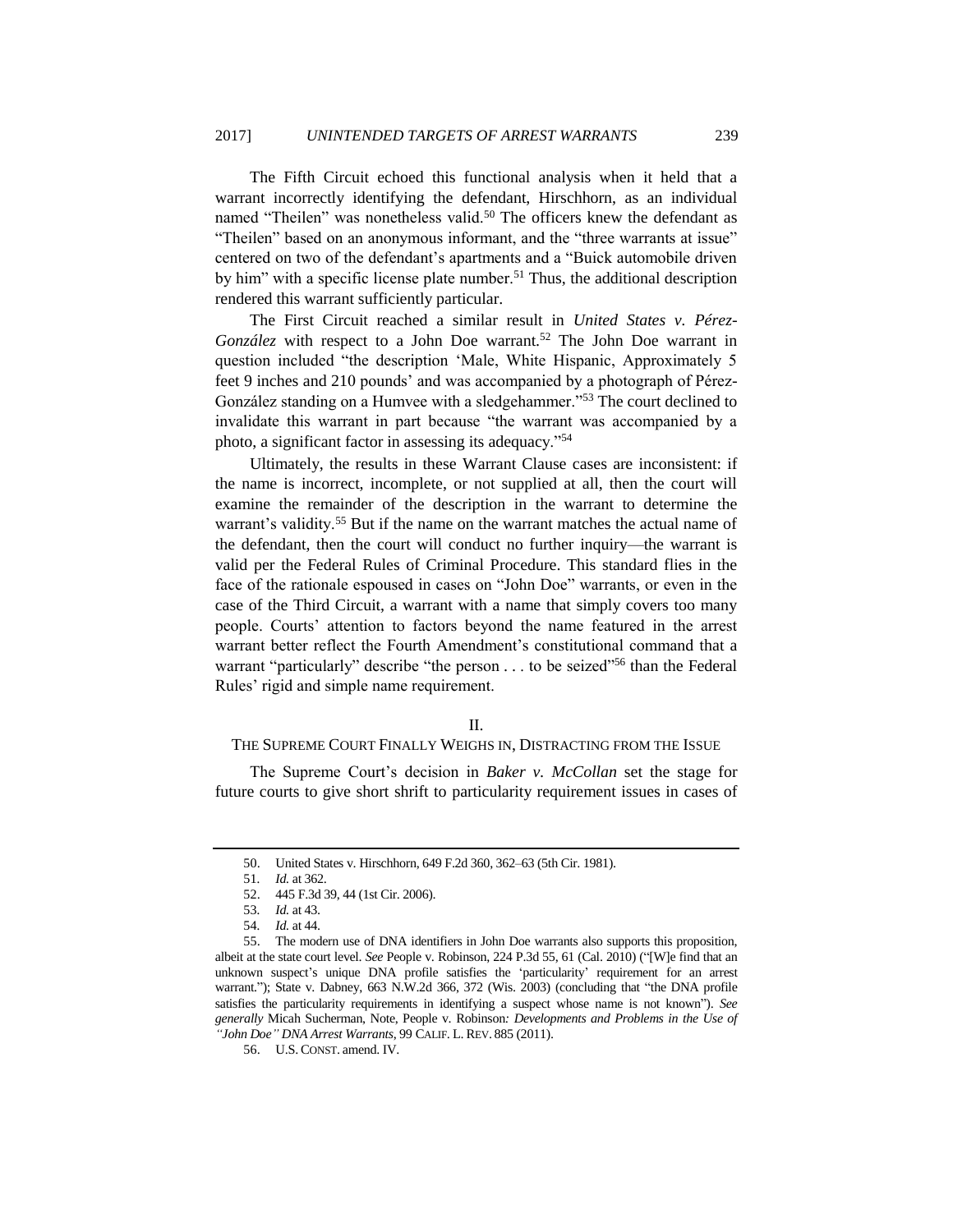mistaken identity.<sup>57</sup> There the Court favored an over-detention analysis under the Fourteenth Amendment, despite the particular facts of *Baker* precluding a Fourth Amendment analysis.<sup>58</sup> In *Baker v. McCollan*, the plaintiff's brother had "somehow procured a duplicate" of the plaintiff's "driver's license, identical to the original in every respect except that" it contained the brother's photograph in place of the plaintiff's.<sup>59</sup> The brother was arrested on narcotics charges, booked, made to "sign[] various documents," and released on bail under the plaintiff's identity.<sup>60</sup> A warrant was ultimately issued in the plaintiff's name.<sup>61</sup>

The plaintiff was stopped for running a red light and mistakenly detained under the warrant.<sup>62</sup> The plaintiff remained in county jail for three days, protesting mistaken identity,<sup>63</sup> until "officials compared his appearance against a file photograph of the wanted man and, recognizing their error, released him."<sup>64</sup>

The Court observed that the plaintiff's claim was "not for the wrong name being placed on the warrant or the failure to discover" and change the name, "but rather for the intentional failure to investigate and determine that the wrong man was imprisoned."<sup>65</sup> Observing that the plaintiff launched no "attack on the validity of the warrant," the Court concluded that the plaintiff's claim "gives rise to no claim under the United States Constitution."<sup>66</sup>

The Court noted without explanation that the plaintiff's arrest and detention were "pursuant to a warrant conforming, for purposes of our decision, to the requirements of the Fourth Amendment."<sup>67</sup> The Court then analyzed the plaintiff's claim under a Fourteenth Amendment framework. Although the Court observed that "detention pursuant to a valid warrant but in the face of repeated protests of innocence will after the lapse of a certain amount of time deprive the accused of 'liberty . . . without due process of law,'" the Court concluded that it was "quite certain that a detention of three days over a New Year's weekend does not and could not amount to such a deprivation."<sup>68</sup> The disposal of the warrant's validity in such a summary fashion, especially when the plaintiff had not raised a Fourth Amendment claim, coupled with its primary focus on the duration of detention created a

<sup>57</sup>*. See* 443 U.S. 137 (1979).

<sup>58</sup>*. See id.* at 143–44 (observing that the plaintiff made no Fourth Amendment claim, then holding without explanation that the warrant conformed "to the requirements of the Fourth Amendment").

<sup>59</sup>*. Id.* at 137, 140.

<sup>60</sup>*. Id.* at 140–41.

<sup>61</sup>*. Id.* at 141.

<sup>62</sup>*. Id.*

<sup>63</sup>*. Id.* at 144.

<sup>64</sup>*. Id.* at 141.

<sup>65</sup>*. Id.* at 143.

<sup>66.</sup> *Id.* at 143–44.

<sup>67</sup>*. Id.* at 144.

<sup>68</sup>*. Id.* at 145.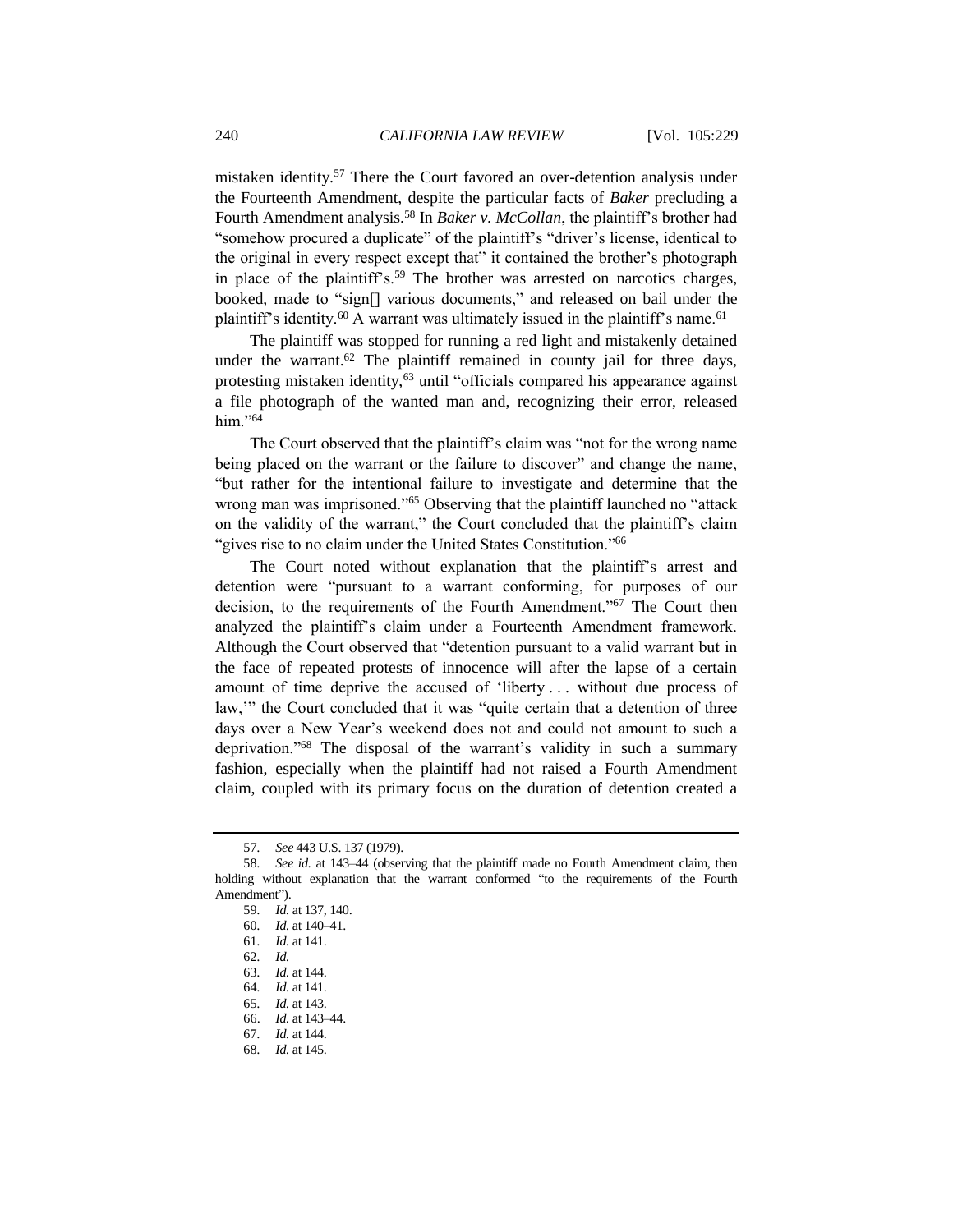ripple effect that has produced faulty reasoning in subsequent decisions in the federal courts of appeals. As a result, the importance of satisfying the Fourth Amendment's particularity requirement for arrest warrants remains neglected, and cases of repeated mistaken identity now fall under an ill-fitting overdetention analysis.

# *A. Murray v. City of Chicago* and *Powe v. City of Chicago Shed Some Light on the Issue*

A little more than a year after *Baker* was decided, the Seventh Circuit distinguished the facts of *Baker* from the facts laid out in *Murray v. City of Chicago*. <sup>69</sup> The plaintiff in this case had been the victim of a theft—her "purse and checkbook were stolen."<sup>70</sup> Some of the stolen checks "were cashed at various retail stores," ultimately resulting in the plaintiff's arrest.<sup>71</sup> The court dismissed all but one complaint.<sup>72</sup> But the plaintiff mistakenly believed that all the charges were dismissed and failed to appear, prompting the court to issue a warrant for her arrest.<sup>73</sup> The plaintiff ultimately learned of the warrant and appeared in court, and the warrant "was quashed and recalled by the court,"74 meaning the court deemed the warrant invalid. Unfortunately, the plaintiff was later arrested at her home "by two Chicago police officers, pursuant to the invalid warrant."<sup>75</sup> Despite the plaintiff's explanation that the warrant had been recalled, the officers still took the plaintiff to police headquarters, where she was "forced to strip naked and submit to searches conducted and observed by Chicago police officers" and released after being held "for six or seven hours."<sup>76</sup>

In reversing the district court's grant of summary judgment to various defendants, the Seventh Circuit observed deficiencies in affidavits from the clerk's office personnel and the police department about the transmission and receipt of "warrant recalls."<sup>77</sup> In addition to concluding that the plaintiff suffered "a violation of constitutional rights by being arrested and detained pursuant to an invalid warrant," the court also stated, "The defendants should not be permitted to 'get off the hook' by merely pointing the finger at each other. Someone is surely at fault for failing to establish or execute appropriate procedures for preventing such serious malfunctionings in the administration of justice."<sup>78</sup> But the court did acknowledge an available affirmative defense for

- 72*. Id.*
- 73*. Id.*
- 74*. Id.*
- 75*. Id*.
- 76*. Id.*
- 77*. Id.*
- 78*. Id.*

<sup>69.</sup> 634 F.2d 365 (7th Cir. 1980).

<sup>70</sup>*. Id.* at 365.

<sup>71</sup>*. Id.* at 366.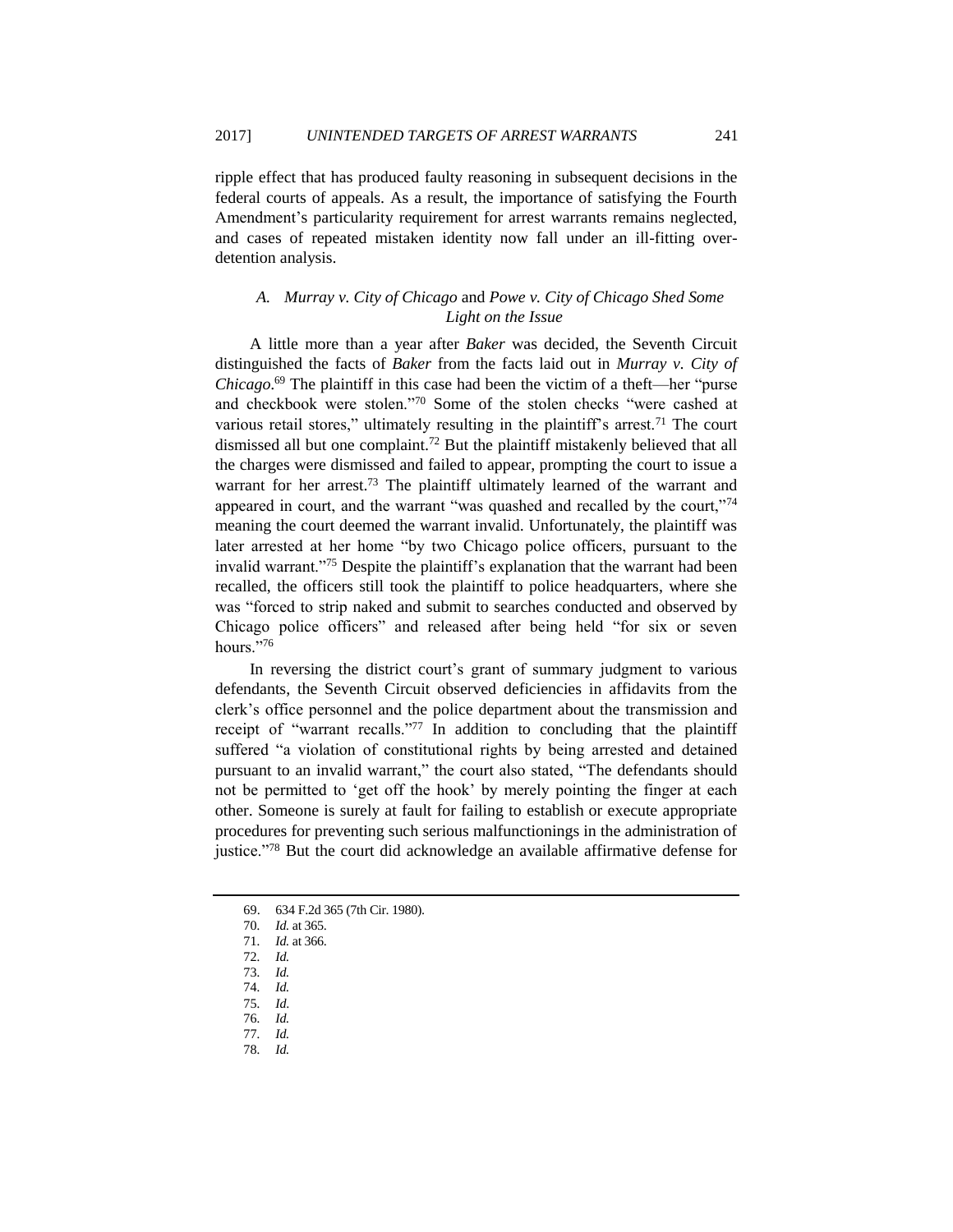the arresting officers, that of "good faith action under apparently valid authority."<sup>79</sup> This acknowledgement implies that, if the arresting officers were successful in their good-faith defense, then the "[s]omeone" who is "surely at fault<sup>1980</sup> must be the party responsible for the invalid warrant. Finally, the court distinguished this case from *Baker*, observing, "In that case there was a valid warrant. It merely named the wrong suspect. . . . "81 Here, the court realized that some party must be responsible for the arrest of an innocent person under a warrant that named both her and the warrant's legitimate target. If arresting officers act in good faith, then the responsible party must be the one responsible for issuing or failing to correct the invalid warrant. But the mere reversal of summary judgment by the Seventh Circuit—the appropriate remedy given the procedural posture of the case—did not quite arrive at any firm conclusions about who was at fault.

Approximately one year later, the Seventh Circuit in *Powe v. City of Chicago* addressed yet another case that involved a plaintiff arrested pursuant to a warrant arising out of the actions of another individual.<sup>82</sup> The plaintiff in this case, Andrew Powe, "was the victim of an armed robbery committed by one Ernest Brooks, who took . . . Powe's wallet containing his identification."<sup>83</sup> Brooks, later arrested for another crime, used Powe's stolen identification, pleaded guilty, was sentenced to probation, and then violated probation.<sup>84</sup> A warrant was issued for the arrest of "Andrew Powe, a/k/a Ernest Brooks" with the Cook County Sheriff's Fugitive Warrant Section.<sup>85</sup>

Later, the Chicago police stopped the real Andrew Powe for a traffic offense.<sup>86</sup> A routine computer check revealed the warrant, and Powe was placed under arrest, spending the night in jail (unable to post bond until the next day).<sup>87</sup> After Powe explained the circumstances in court and the prosecutor was permitted the opportunity to investigate, Powe was ultimately discharged.<sup>88</sup> Three months after this discharge, Chicago police stopped Powe for speeding.<sup>89</sup> A computer search for outstanding warrants revealed the probation violation warrant.<sup>90</sup> Powe spent the night in jail and was released the next day, "many hours" after a Cook County Probation Department employee,

90*. Id.*

<sup>79</sup>*. Id.* at 367 (citations omitted).

<sup>80</sup>*. Id.* at 366.

<sup>81</sup>*. Id.* at 367.

<sup>82</sup>*. See* 664 F.2d 639, 642–43 (7th Cir. 1981).

<sup>83</sup>*. Id.* at 642.

<sup>84</sup>*. Id.*

<sup>85</sup>*. Id.* at 642–43.

<sup>86</sup>*. Id.* at 643.

<sup>87</sup>*. Id.*

<sup>88</sup>*. Id.*

<sup>89</sup>*. Id.*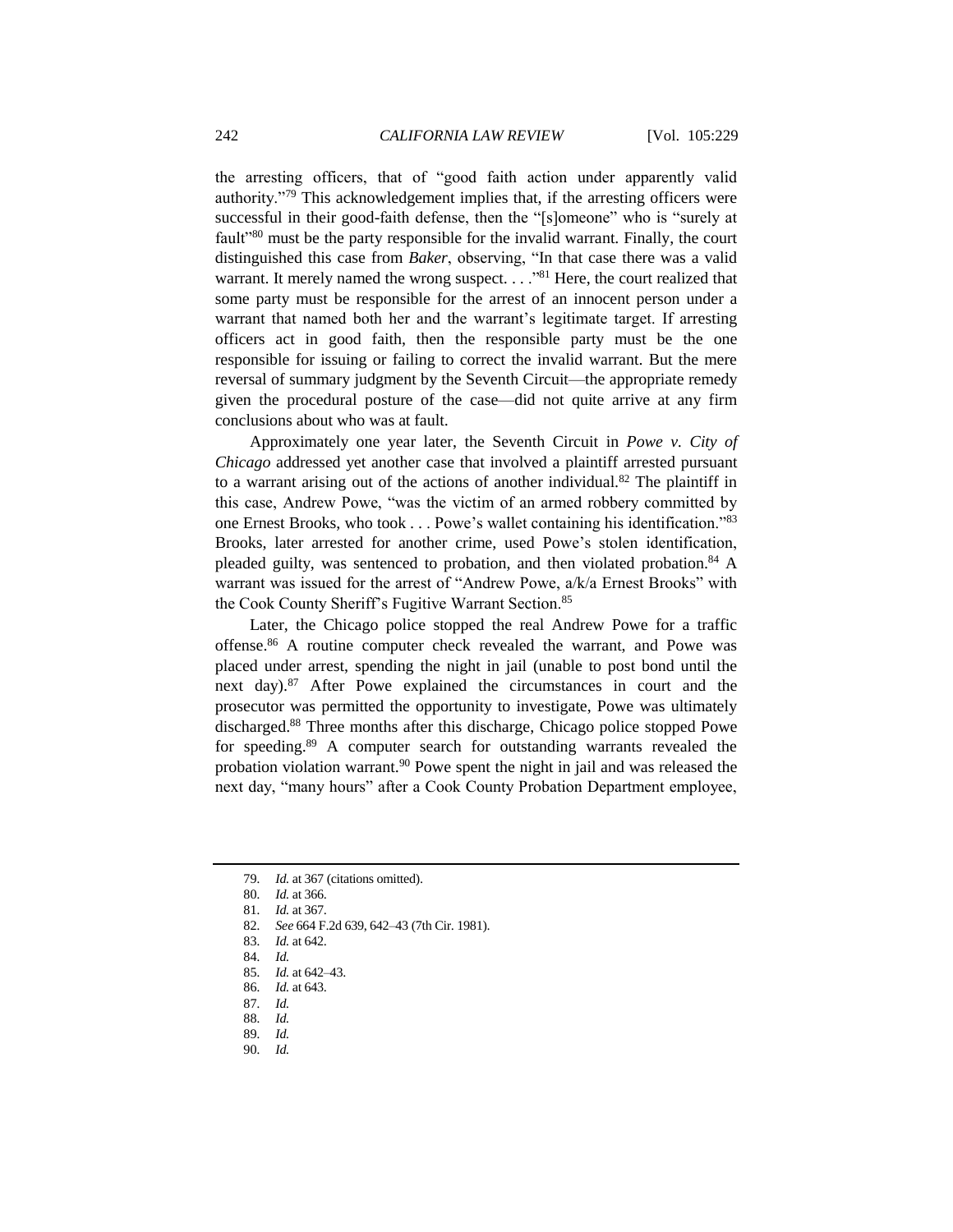"who had a photograph of the actual probation violator, informed the Chicago police officers . . . that Powe was not the man sought in the warrant."<sup>91</sup>

The court referred to Powe's allegations in the complaint, where Powe claimed "that the warrant 'was without adequate specificity to identify the intended arrestee.'"<sup>92</sup> Powe also alleged that the warrant was deficient "when [it] was reissued after his first arrest."<sup>93</sup> Specifically, Powe "complain[ed] that the warrant was issued in his name *in spite of the knowledge on the part of law enforcement* agencies . . . that Brooks was 'a person who employed several aliases."<sup>94</sup>

After observing their prior holding in *Murray* that "*Baker* cannot be applied to preclude the arrestee's claim of an unconstitutional deprivation of liberty" when "an arrest is made pursuant to an invalid warrant," the court then examined precedent for the Fourth Amendment's particularity requirement.<sup>95</sup> Ultimately, the court concluded, "Where the authorities do not know, or are uncertain of the intended arrestee's name, then the name placed on the warrant  $\ldots$  is, to one degree or another, arbitrary."<sup>96</sup>

Applying the particularity requirement to the facts of this case, the court reasoned that a warrant that "simply gives one or two of several names which, for all the authorities know, the arrestee might or might not be using, does not provide sufficient information on which an arrest may be based."<sup>97</sup> Coupled with no other description of the person in the warrant, this created "a substantial risk . . . that a person to whom not the least suspicion has attached will be arrested."<sup>98</sup> In addition to concluding that "[t]his risk cannot be tolerated under the [F]ourth [A]mendment," the court observed that the risk was "avoidable"—in this case, "the authorities clearly had had sufficient contact with the man who violated probation to be able to describe him in the warrant."<sup>99</sup> Ultimately, "[t]he failure to describe him, although authorities knew there was some uncertainty about his true name, render[ed] the warrant invalid."<sup>100</sup>

Unlike other cases, *Powe* featured a situation in which law enforcement was aware of the possibility that the name in the warrant, ordinarily sufficient to satisfy the particularity requirement of the Fourth Amendment, did not actually belong to the subject of the warrant. This awareness of a substantial

100*. Id.*

<sup>91</sup>*. Id.*

<sup>92</sup>*. Id.* at 644.

<sup>93</sup>*. Id.*

<sup>94</sup>*. Id.* (emphasis added).

<sup>95</sup>*. Id.* at 644–46.

<sup>96</sup>*. Id.* at 647.

<sup>97</sup>*. Id.* at 647–48.

<sup>98</sup>*. Id.* at 648.

<sup>99</sup>*. Id.*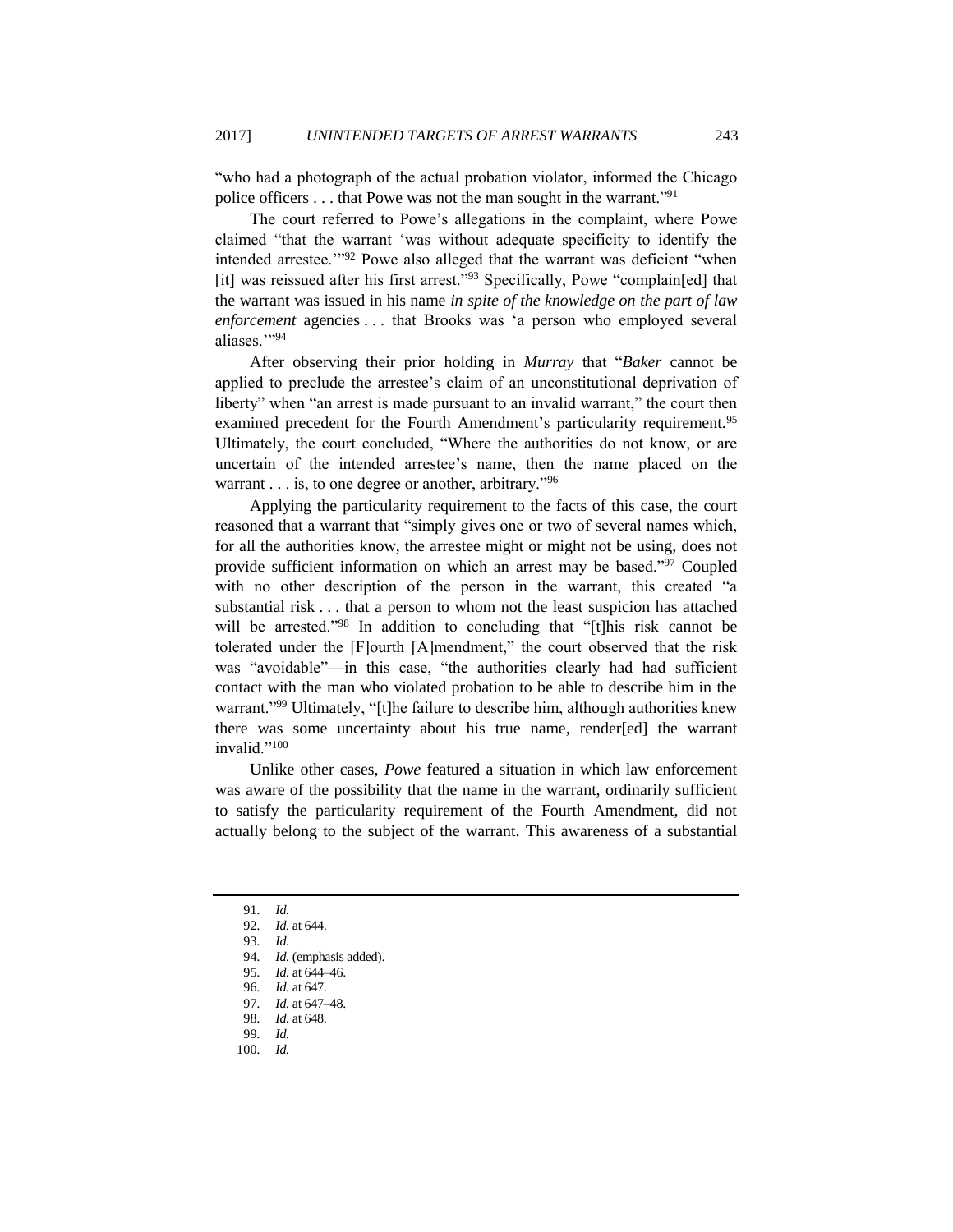risk that the warrant could lead to the detention of an innocent person featured prominently in the court's opinion.

As discussed earlier, the Seventh Circuit in *Murray* acknowledged that a party must be at fault for the violation of a plaintiff's constitutional rights resulting from an invalid warrant, but the court merely hinted at that fault lying with the agency responsible for the warrant.<sup>101</sup> Nor did the court specify just what sort of "violation of constitutional rights" had occurred as a result of plaintiff "being arrested and detained pursuant to an invalid warrant."<sup>102</sup> Fortunately, in *Powe* the Seventh Circuit squarely addressed the Fourth Amendment particularity issue and found the warrant lacking.<sup>103</sup> Taken together, these cases represent steps in the appropriate direction toward a faithful application of the Fourth Amendment's particularity requirement.

# *B. Subsequent Circuit Court Decisions Fail to Scrutinize the Fourth Amendment Issue*

Other cases have largely remained silent on Fourth Amendment concerns related to warrants with names matching an innocent individual.<sup>104</sup> Even the Seventh Circuit has retreated from its decision in *Powe*, ostensibly by distinguishing its facts from the facts in newer cases. For instance, in *Brown v. Patterson*, a city police officer arrested the plaintiff, Anthony Brown, pursuant to a county warrant for an "Anthony Moseley, alias 'Anthony Brown.'"<sup>105</sup> Brown matched the warrant description of a black male.<sup>106</sup> Two months after being charged with Moseley's offenses, Brown appeared in court and "was discharged with the notation that the wrong defendant was in court."<sup>107</sup> The warrant for Moseley was reissued.<sup>108</sup> A week after Brown's court appearance, "three police officers arrived at Brown's home *in Phoenix* to arrest him again

<sup>101.</sup> Murray v. City of Chicago, 634 F.2d 365, 366–67 (7th Cir. 1980) (reasoning that "[t]he defendants should not be permitted to 'get off the hook' by merely pointing the finger at each other" while acknowledging the availability of a "good faith" defense available to the arresting officers).

<sup>102</sup>*. Id.* at 366.

<sup>103</sup>*. Powe*, 664 F.2d at 648.

<sup>104</sup>*. See, e.g.*, Soto v. Ortiz, 526 F. App'x 370, 374 (5th Cir. 2013) (concluding that there was no due process violation where a "Carlos Soto" was arrested by city police pursuant to a county warrant for a "Carlos Reyes Soto" that also contained a matching social security number and date of birth). The court, in an unpublished per curiam memorandum, cited to *Baker* and observed that in this case, a law enforcement official investigated Soto's identity based on a phone call from Soto's wife. *Id.* at 375. Despite confirming that Soto's date of birth and social security number matched the warrant, the official continued investigating by obtaining a fax from the county that issued the warrant. But the fax was of poor quality, and the three-day delay in Soto's release was only caused by a holiday weekend. *Id.* The official resumed investigation the day after the holiday weekend, and Soto was ultimately released. *Id.*

<sup>105.</sup> 823 F.2d 167, 168 (7th Cir. 1987).

<sup>106</sup>*. Id.*

<sup>107</sup>*. Id.*

<sup>108</sup>*. Id.*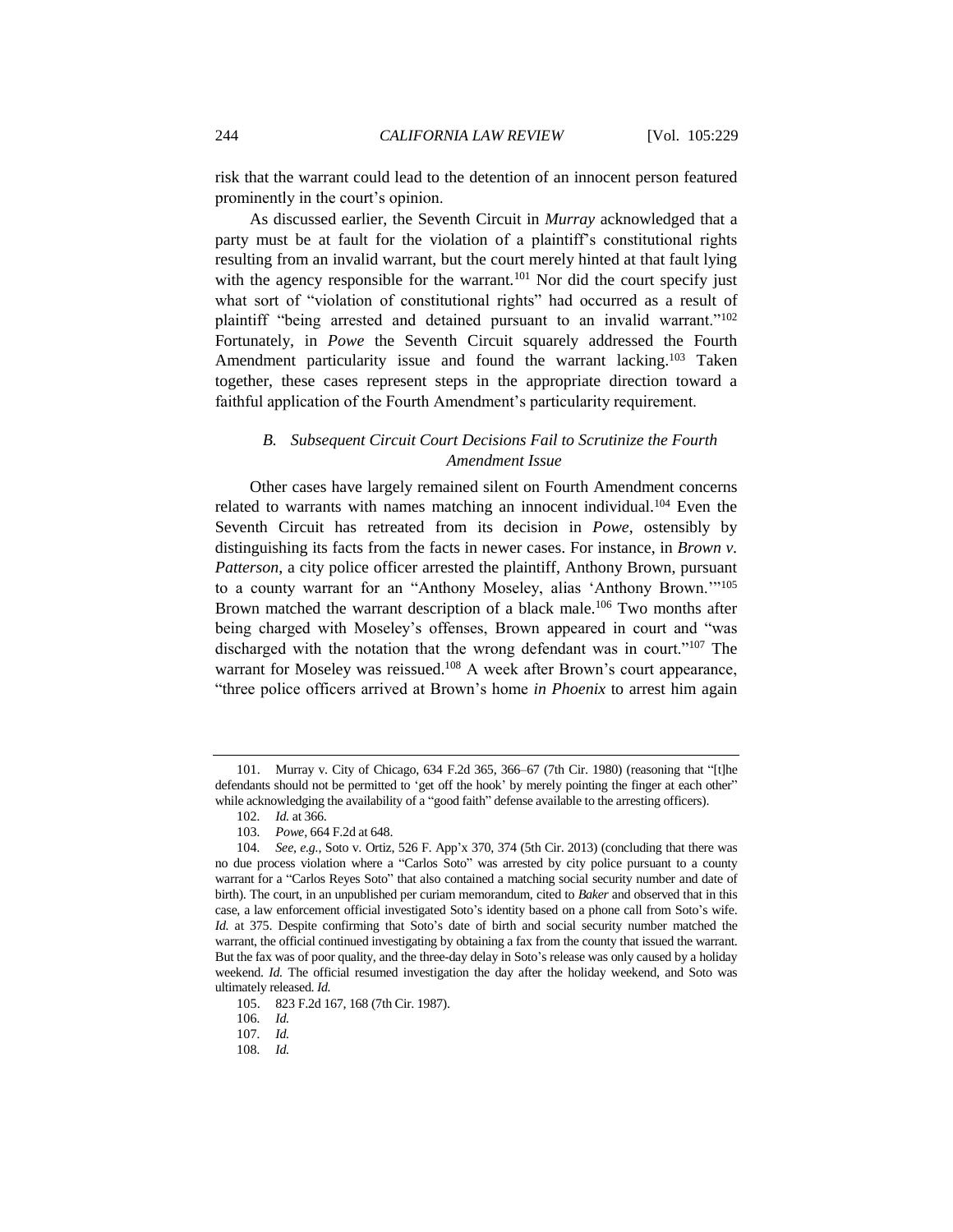on the warrant for Moseley," only deciding not to arrest Brown when he showed the officers his court "half-sheet" dismissing the charges.<sup>109</sup>

The court acknowledged that "[t]he problem illustrated by this case is potentially a serious one," observing that the "Chicago telephone book lists 15 Anthony Browns and 4 Tony Browns. . . . Goodness knows how many of them have been or will be arrested in the quest for Anthony Moseley."<sup>110</sup> The court distinguished this case from *Powe* (the warrant in *Powe* "in fact named the wrong person"), *Doe* (where only a name of "Ed" was given), and *Cabell* ("where the Supreme Court merely held that a warrant to be valid must specifically name or identify the person to be arrested").<sup>111</sup> In contrast, in this case the arrest warrant for Anthony Moseley did name or identify the person to be arrested.<sup>112</sup> Concluding that no Fourth Amendment issue was present in this case, the court then focused on the potential liability for due process violations.<sup>113</sup>

The Seventh Circuit arrived at a similar conclusion in *White v. Olig*. <sup>114</sup> In this case, the plaintiff, Willie D. White was arrested pursuant to a warrant in a different county for a "Willie White."<sup>115</sup> The plaintiff had the same date of birth as was on the warrant. The subject of the warrant was "described as a six foot tall black male, weighing 180 pounds."<sup>116</sup> The plaintiff was "a five foot seven, 175 pound black male from [the issuing county]."<sup>117</sup> But the court referred to the general rule that "an arrest warrant that correctly names the person to be arrested is considered constitutionally sufficient and need not contain any additional identifying information," concluding that, "despite [the warrant's] lack of detail, [it] was facially valid under the Fourth Amendment."<sup>118</sup>

This recent shift reflects the modern tendency to treat the particularity requirement as a brief, simple analysis.<sup>119</sup> Despite the constant reference to the Fourth Amendment and potential violations of constitutional rights, this cursory analysis appears merely to satisfy the Federal Rules of Criminal

<sup>109</sup>*. Id.*

<sup>110</sup>*. Id.*

<sup>111</sup>*. Id.* at 169.

<sup>112</sup>*. Id.*

<sup>113</sup>*. Id.* at 169–70; *see infra* Part III.

<sup>114.</sup> 56 F.3d 817, 819 (7th Cir. 1995).

<sup>115</sup>*. Id*. at 818. "Willie White" was the correct subject of the warrant, but the subject was not the same individual as the plaintiff. *Id.*

<sup>116</sup>*. Id.* at 818.

<sup>117</sup>*. Id.* at 819.

<sup>118</sup>*. Id.*

<sup>119</sup>*. See, e.g.*, Wanger v. Bonner, 621 F.2d 675, 682 (5th Cir. 1980) (citing to the Federal Rules of Criminal Procedure when observing that "[g]enerally, the inclusion of the name of the person to be arrested on the arrest warrant constitutes a sufficient description to satisfy the fourth amendment requirement that the person to be seized be described with particularity").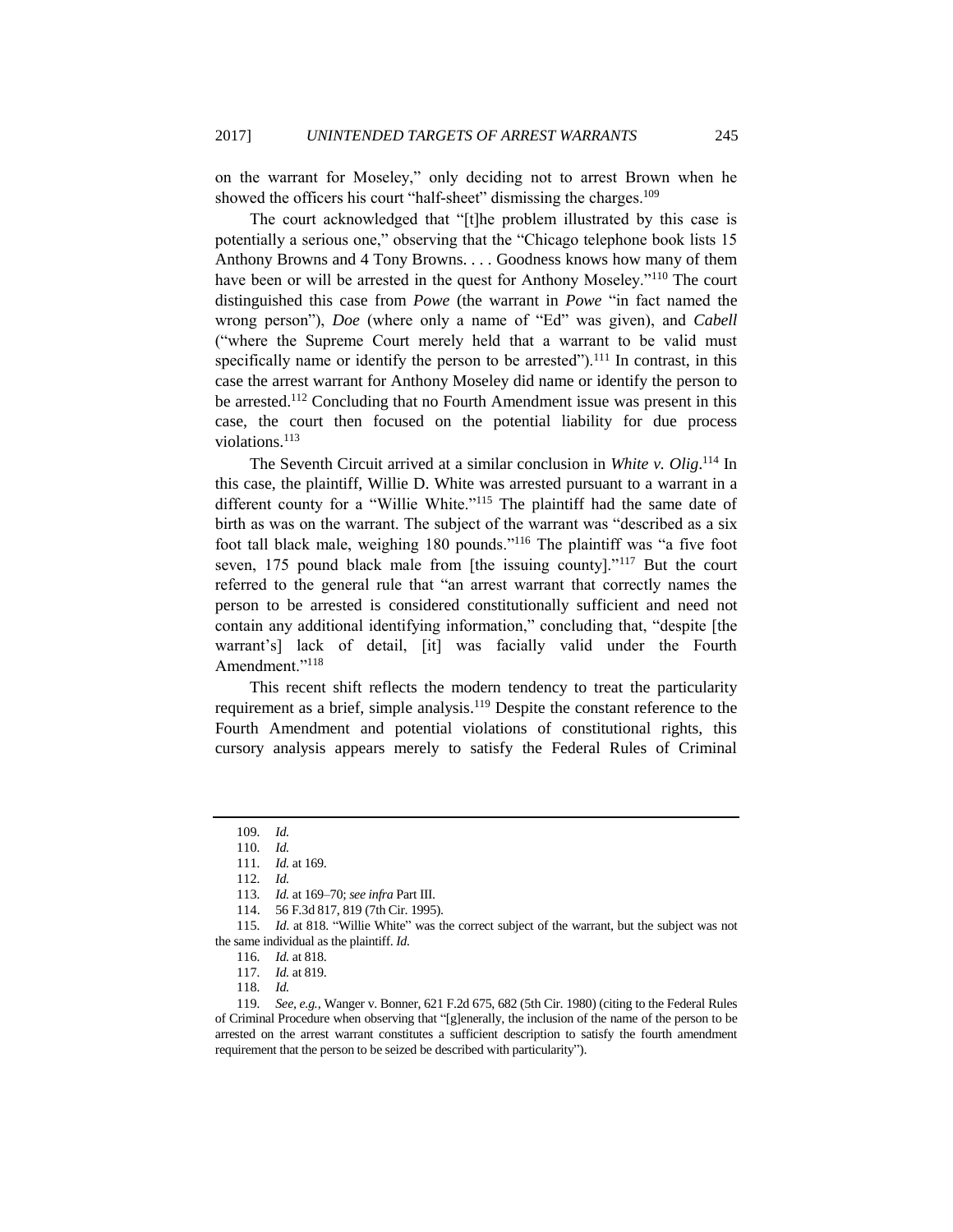Procedure rather than the Fourth Amendment itself.<sup>120</sup> Although these courts may be taking the lead from the Supreme Court in *Baker*, the facts in these cases are different. Here, Fourth Amendment issues are squarely presented, whereas in *Baker*, the plaintiff did not make a Fourth Amendment challenge to the warrant under which he was arrested. The constitutional commands of the Fourth Amendment should not suddenly disappear when a court relies on the Federal Rules of Criminal Procedure for its reasoning. Relying solely on the Federal Rules of Criminal Procedure deprives individuals such as Stancy Nesby of relief from an unending pattern of wrongful arrests and detentions that last multiple days at a time; heeding the Fourth Amendment's particularity requirement ensures the protection of the constitutional right to be free from unreasonable seizures and preserves the liberty of innocent people.

## *C. Recent Cases: The Ninth Circuit and the Los Angeles County Sheriff's Department*

The particularity requirement has received recent attention stemming from a large number of individuals arrested and jailed in Los Angeles County pursuant to warrants for different persons.<sup>121</sup> The court in *Rivera v. County of*  Los Angeles recently addressed these issues.<sup>122</sup> The plaintiff in this case, Santiago Ibarra Rivera, was arrested twice pursuant to a warrant issued in 1985 for "Santiago Rivera."<sup>123</sup> Rivera was first arrested in 1989, but he was released after fingerprint analysis revealed that he was not the subject of the warrant.<sup>124</sup> Rivera was issued a judicial clearance form, "which indicated that he was not the subject of the warrant."<sup>125</sup> The court reissued the warrant "but did not indicate that Rivera had been determined not to be its subject."<sup>126</sup> The warrant

<sup>120</sup>*. Compare* FED. R. CRIM. P. 4(b)(1)(A) (stating that a warrant must "contain the defendant's name or, if it is unknown, a name or description by which the defendant can be identified with reasonable certainty"), *with* U.S. CONST. amend. IV (stating that "no Warrants shall issue, but upon probable cause . . . and particularly describing . . . the persons or things to be seized"). The constitutional requirement does not expressly indicate that a name alone "particularly" describes the person to be seized, especially if the name belongs to different individuals.

<sup>121</sup>*. See* Faturechi & Leonard, *supra* note [7](#page-3-0) (discovering that "wrongful incarcerations occurred more than 1,480 times in the last five years"); *see also* Robert Faturechi & Jack Leonard, *Sheriff Lee Baca to Create Task Force to Address Wrongful Jailings*, L.A. TIMES (Dec. 28, 2011), http://articles.latimes.com/2011/dec/28/local/la-me-wrong-id-jails-20111228 [https://perma.cc/8WS2- TFJM] (finding that "the jailings occur because of breakdowns not just by jail officials but by police who arrest the wrong people and by the courts, which have issued warrants that did not precisely identify the right suspects").

<sup>122.</sup> 745 F.3d 384 (9th Cir. 2014), *cert. denied*, 135 S. Ct. 870 (2014).

<sup>123</sup>*. Id.* at 386–87.

<sup>124</sup>*. Id.* at 386.

<sup>125</sup>*. Id.* at 387.

<sup>126</sup>*. Id.*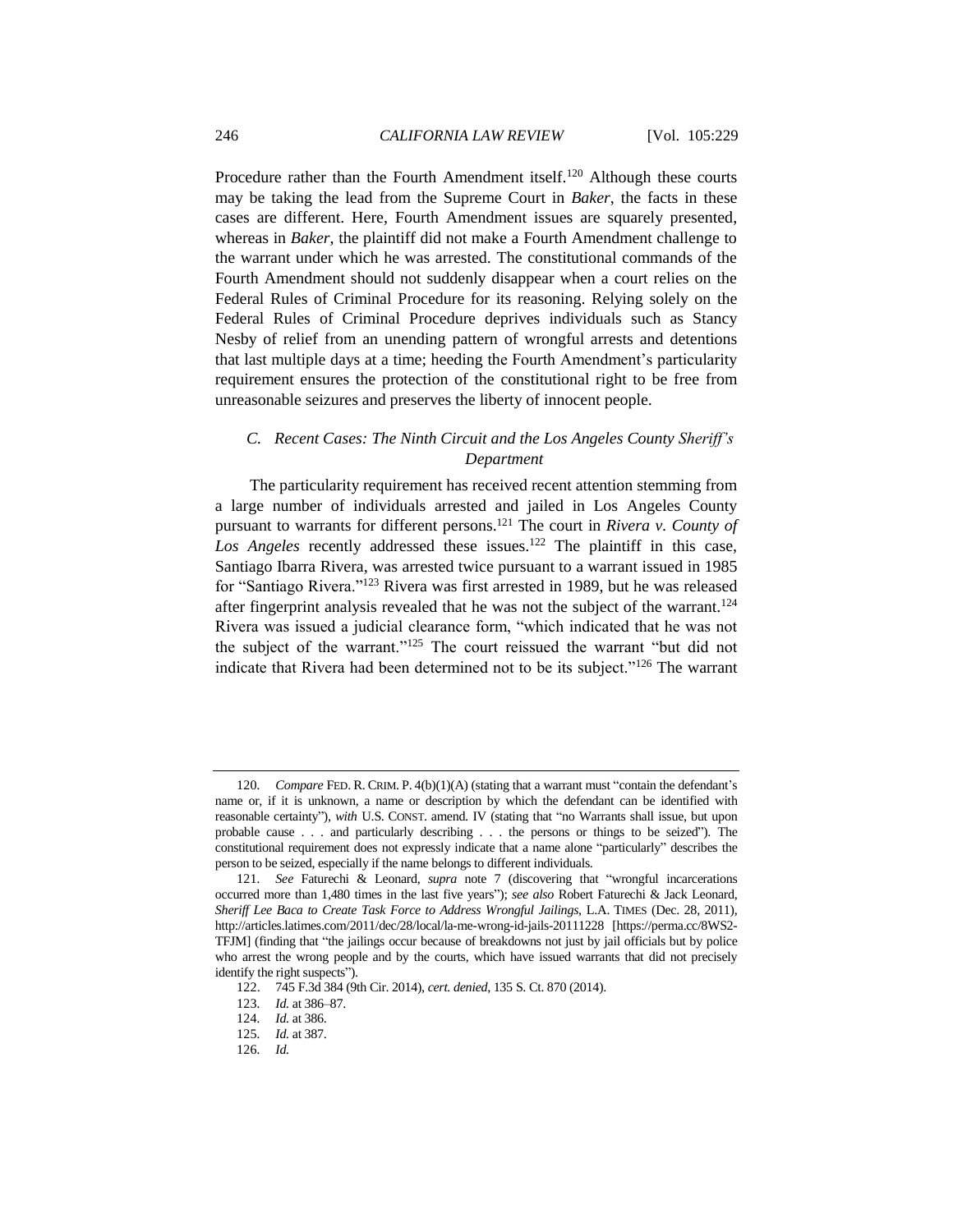listed a date of birth matching Rivera's, as well as a physical description matching him.<sup>127</sup>

Twenty years later, the San Bernardino Sheriff's Department stopped a car in which Rivera was a passenger.<sup>128</sup> A routine warrant check based on Rivera's identification revealed the warrant.<sup>129</sup> Rivera explained that he was not the subject of the warrant and had been issued a judicial clearance form to this effect, but he could not produce the form when asked.<sup>130</sup> Rivera was arrested, detained in San Bernardino for two days, and then transferred to the Los Angeles Sheriff's Department.<sup>131</sup> Rivera was not released from custody until approximately thirty-two days after his arrest.<sup>132</sup> The court issued Rivera a new judicial clearance form, added Rivera's photograph and fingerprints to the case file, and "reissued the warrant with the true subject's middle name, which differs from Rivera's middle name."<sup>133</sup>

The court rejected Rivera's argument that the reissued 1989 warrant violated the Fourth Amendment by failing to include "a number corresponding to the true subject's fingerprints."<sup>134</sup> Referring to precedent, <sup>135</sup> the court determined that "a warrant containing the subject's name, sex, race, hair color, eye color, and date of birth (rather than approximate age), in addition to approximate height and weight, is sufficiently particular, even if it does not list places that the subject might be found."<sup>136</sup> The court also referred to the holdings of the Seventh and Fifth Circuits "that the inclusion of the subject's name alone satisfies the particularity requirement."<sup>137</sup> Because the warrant "contained both the subject's name and a detailed physical description," it satisfied the particularity requirement.<sup>138</sup>

Although Judge Paez dissented in part, he concurred with the majority's conclusion regarding the particularity requirement of the Fourth Amendment.<sup>139</sup> Like so many other courts in recent times, Judge Paez focused on the Fourteenth Amendment over-detention claim, or "whether it 'was or

128*. Id.*

138*. Id.*

<sup>127</sup>*. Id.* ("The 1989 warrant described the subject as a Hispanic male with brown hair and brown eyes, 5'5" tall, and 180 pounds in weight . . . [whereas] . . . Rivera's driver's license described him as  $5^{\circ}6^{\circ}$  tall and as weighing 170 pounds.").

<sup>129</sup>*. Id.*

<sup>130</sup>*. Id.*

<sup>131</sup>*. Id.*

<sup>132</sup>*. Id.*

<sup>133</sup>*. Id.*

<sup>134</sup>*. Id.* at 388.

<sup>135</sup>*. See* United States v. Espinosa, 827 F.2d 604, 610–11 (9th Cir. 1987) (upholding a "John Doe" warrant that included a physical description, a residence, and two vehicles in which the subject might be located).

<sup>136</sup>*. Rivera*, 745 F.3d at 388 (emphasis removed).

<sup>137</sup>*. Id.* (citing White v. Olig, 56 F.3d 817, 819 (7th Cir. 1995); Powe v. City of Chicago, 664 F.2d 639, 645 (7th Cir. 1981); Wanger v. Bonner, 621 F.2d 675, 682 (5th Cir. 1980)).

<sup>139</sup>*. Id.* at 393.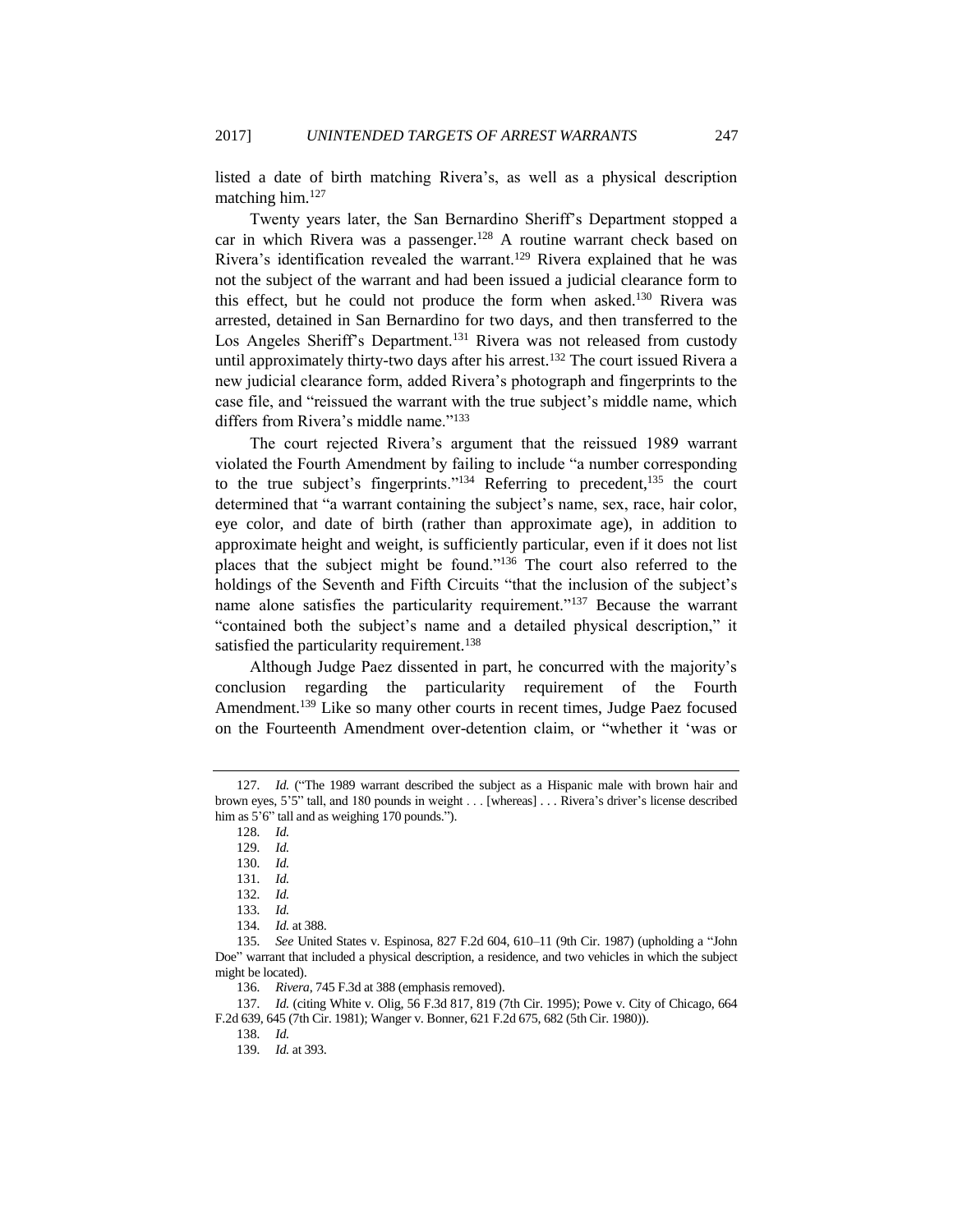should have been known that the detainee was entitled to release."<sup>140</sup> Judge Paez concluded that Rivera's alleged complaints to two Los Angeles County officials created a genuine issue of material fact that officials failed to take simple investigatory steps resulting in a due process violation.<sup>141</sup> Regardless, even Judge Paez ignored the clear problem in this situation—an innocent individual was arrested *again*, *twenty years later*, under the same warrant, which was known to be overinclusive by virtue of matching both the individual's name and the name of the intended target.

Even more concerning circumstances surrounded Kelvin Gant, a plaintiff in *Gant v. County of Los Angeles*. <sup>142</sup> Here, Gant had been arrested on warrants issued for his "non-identical twin brother, Kevin Gant, between five and seven times."<sup>143</sup> In 2008, Kelvin Gant was arrested for the warrants "even though he showed the officer a 'judicial clearance form' verifying that a warrant for 'Kevin Gant' was not meant for him."<sup>144</sup> A "Live Scan" report generated from the plaintiff's fingerprints revealed that the unique identifying number, known as a CII number, belonging to the subject of the warrant did not match the plaintiff.<sup>145</sup> The plaintiff was detained overnight and released the next day after a court appearance.<sup>146</sup>

The court identified the central issue to Gant's Fourth Amendment claim: "whether the failure of a law enforcement agency to update a warrant abstract in its computerized database violates the Fourth Amendment's particularity requirement when an individual, like Kelvin Gant, can show that the description has resulted in his mistaken arrest on approximately seven different occasions."<sup>147</sup>

Because the warrant in question contained a CII number that did not belong to the plaintiff "and the warrant was sufficiently particular to rule out Gant [the plaintiff]," the court concluded that the district court did not err by dismissing Gant's Fourth Amendment claims against the defendant municipality responsible for issuing and updating the warrant.<sup>148</sup> The court acknowledged that "[t]he outcome . . . might be different if the warrant . . . did not include a CII number"; in these situations, "inputting notice of judicial clearance forms . . . may be necessary to prevent repeated mistaken arrests."<sup>149</sup>

149. *Id.*

<sup>140</sup>*. Id.* at 396 (quoting Lee v. City of Los Angeles, 250 F.3d 668, 683 (9th Cir. 2001)).

<sup>141</sup>*. Id.* at 394, 396–97.

<sup>142.</sup> 772 F.3d 608, 612 (9th Cir. 2014).

<sup>143.</sup> *Id.*

<sup>144.</sup> *Id.*

<sup>145.</sup> *Id.*

<sup>146.</sup> *Id.*

<sup>147.</sup> *Id.* at 616.

<sup>148.</sup> *Id.*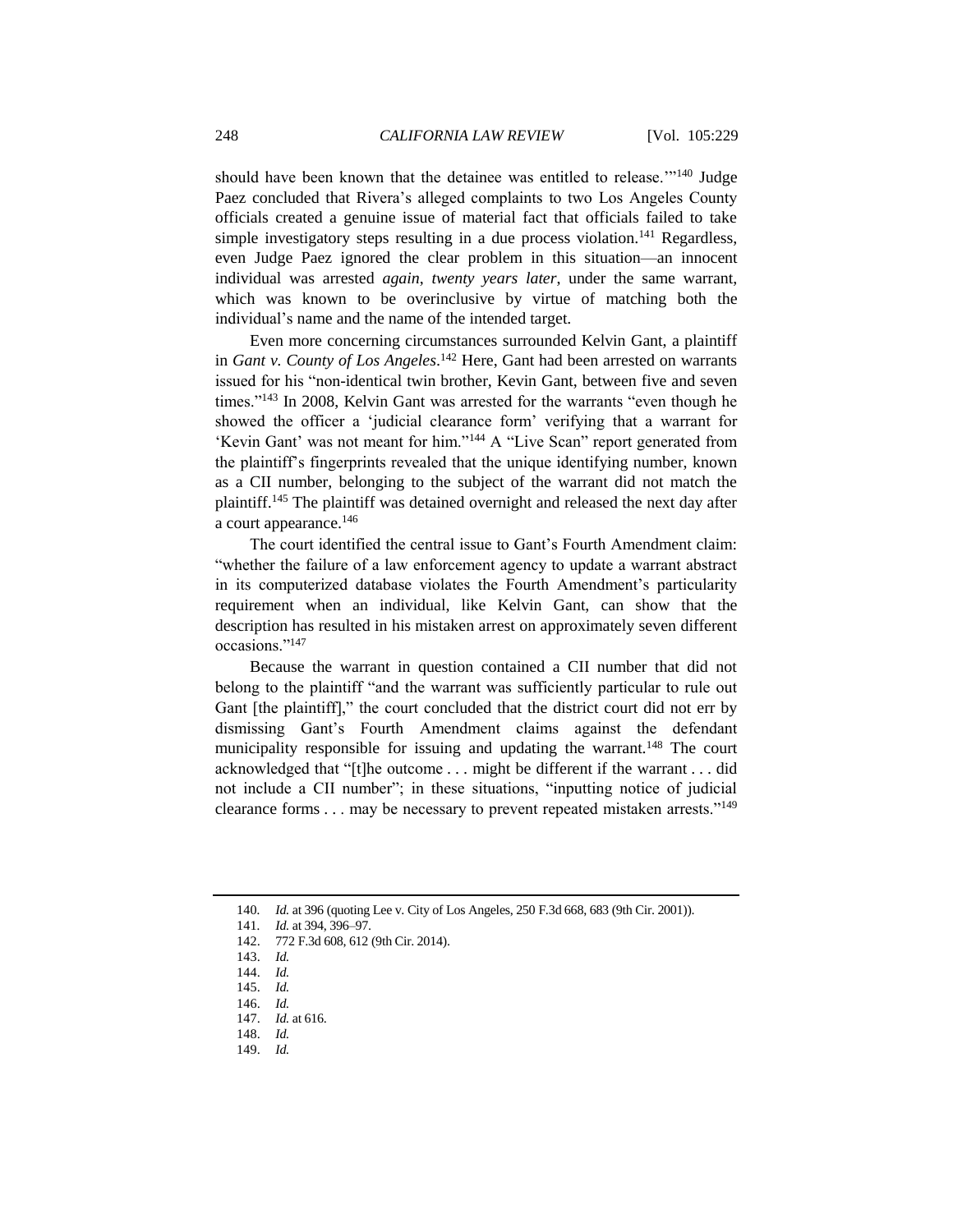The court also observed that the warrant in *Rivera* did not include a CII number, yet the warrant was upheld.<sup>150</sup>

By the court's reasoning, and the similar reasoning of many federal appellate courts in recent years, innocent individuals whose names match the intended target of a warrant, with nothing more, can be arrested an infinite number of times with practically no recourse.

## III.

# THE PARTICULARITY REQUIREMENT IS THE DOCTRINAL SOLUTION TO THE PROBLEM OF REPEATED ARRESTS BASED ON MISTAKEN IDENTITY

Independent of doctrinal concerns, being arrested multiple times for a warrant that was intended for someone else, even with the same name, is problematic, if not a fundamental miscarriage of justice. As our population continues to grow and identity theft becomes increasingly prevalent, circumstances where a warrant names both the intended subject and an innocent bystander will increase. The question remains whether a person truly lacks any constitutional protection against being detained multiple times for a warrant that includes his or her name, but is intended for someone else.

# *A. Focusing on the Arresting Officers Does Not Resolve the Problem of Constitutionally Deficient Warrants*

As discussed previously, assigning liability to police officers on the scene, especially when their department is not responsible for issuing or updating the warrant, seems neither intuitively fair nor likely to solve the problem of a constitutionally deficient warrant.<sup>151</sup> In many of these situations, responding officers are examining warrants with identical names, dates of birth, and similar physical descriptions. Many would actually fault an officer for failing to arrest an individual who is an inch or two shorter than the person described in the warrant who claims, "I'm John Smith but not *that* John Smith!" Ultimately, assigning liability to arresting officers who have to make quick decisions on the scene runs the risk of overdeterring officers who attempt to enforce valid warrants against valid targets.<sup>152</sup> Such an approach also fails to get at the root of the problem—the deficient warrant itself, and the agency (often a county sheriff's department) responsible for updating it.

<sup>150.</sup> *Id.* at 617 (citing Rivera v. County of Los Angeles, 745 F.3d 384, 388 (9th Cir. 2014)).

<sup>151</sup>*. See supra* Introduction; *see also infra* Part IV.

<sup>152</sup>*. Cf.* Herring v. United States, 555 U.S. 135, 137–38 (2009) (observing an officer's reliance on arrest warrant information relayed to him through multiple warrant clerks and a search conducted incident to the arrest occurring in ten to fifteen minutes before a warrant clerk could inform the officer that the arrest warrant had actually been recalled). The Court ultimately held that the evidence recovered during the search need not be excluded based on the officer's good-faith reliance on what he believed to be a valid warrant. *Id.* at 145.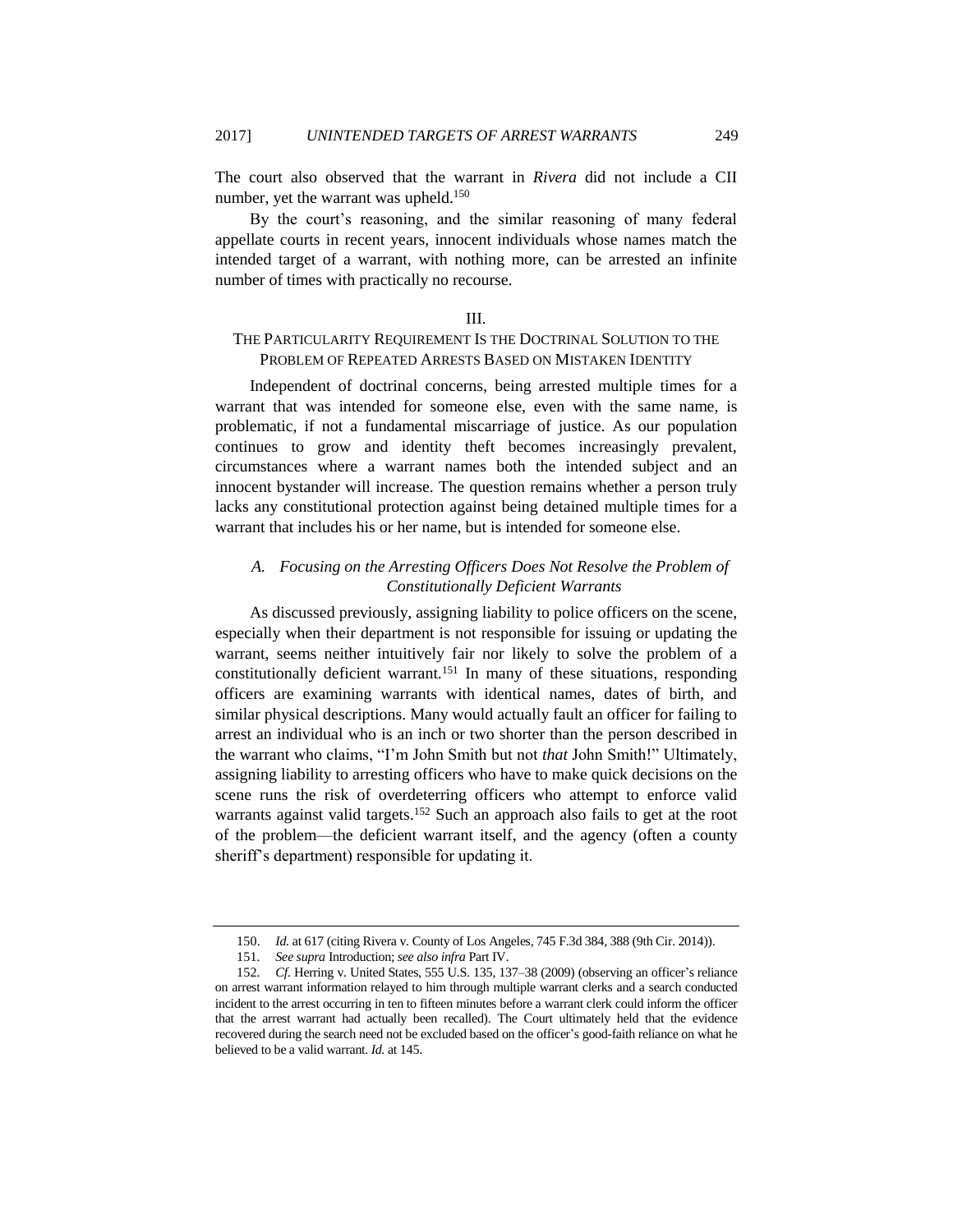These policy concerns animate the good-faith exception, an affirmative defense for officers acting on search or arrest warrants. The good-faith exception will often prevent the assignment of liability to officers arresting someone with an identical name and similar description to the actual target of an arrest warrant.<sup>153</sup> The facts in *Hill v. California* provide a paradigmatic example of this exception in the arrest warrant context.<sup>154</sup> Although the officers arrested the wrong individual with a different name from the one on the warrant, "the arresting officers had a reasonable, good-faith belief that the arrestee  $\dots$  was in fact [the subject of the warrant],  $\dots$  and 'when they reasonably mistake a second party for the first party, then the arrest of the second party is a valid arrest."<sup>155</sup> The officers had a reasonable, good-faith belief despite the arrestee being two inches shorter and ten pounds lighter than the subject of the warrant.<sup>156</sup>

Two policies motivate the application of the good-faith exception to the exclusionary rule for *search* warrants: (1) a desire not to confer a huge "benefit" to guilty defendants by having evidence excluded when the officer acted in good faith; $157$  and (2) the exclusionary rule's purpose "to deter willful or flagrant actions by police, not reasonable, good-faith ones."<sup>158</sup> These two policy motivations also support a good-faith exception for officers executing what appears to be a valid *arrest* warrant. First, guilty defendants could benefit from employing aliases or claiming mistaken identity when police officers are overdeterred from executing arrest warrants. Second, there is little deterrent function in imposing liability for an insufficiently particular warrant on an actor—the arresting police officer—who does not issue or control the warrant.

If an officer is arresting an individual pursuant to information in a warrant that matches the individual almost completely, it is hard to imagine that the

<sup>153</sup>*. See, e.g.*, *Rivera*, 745 F.3d at 389 (reasoning that arresting deputies "were not unreasonable" because "[t]he name and date of birth on the warrant matched [plaintiff's] exactly" and "[t]he height and weight descriptors associated with the warrant, although not matching [plaintiff] exactly, were within one inch and ten pounds of [plaintiff]'s true size"); Reed v. Baca, 564 F. App'x 880, 880 (9th Cir. 2014); Murray v. City of Chicago, 634 F.2d 365, 366–67 (7th Cir. 1980) (acknowledging that arresting officers may plead and prove good faith as an affirmative defense to arresting plaintiff under an invalid warrant but also stating that "[t]he defendants should not be permitted to 'get off the hook' by merely pointing the finger at each other").

<sup>154.</sup> 401 U.S. 797, 802 (1971); *see also* United States v. Benavides, 854 F.2d 701, 702 (5th Cir. 1988) ("The execution of that warrant in subjective and objective good faith brings the actions of the officers within the good-faith exception to the exclusionary rule [for evidence procured during a search]."); United States v. Leon, 468 U.S. 897, 907–08 (1984) ("Particularly when law enforcement officers have acted in objective good faith or their transgressions have been minor, the magnitude of the benefit conferred on such guilty defendants offends basic concepts of the criminal justice system.").

<sup>155</sup>*. Hill*, 401 U.S. at 802 (citing People v. Hill, 466 P.2d 521, 523 (Cal. 1968)); *see also*  Brown v. Patterson, 823 F.2d 167, 169 (7th Cir. 1987) (finding no liability for the arresting officer because the officer "did not" act unreasonably when "arresting the wrong person").

<sup>156</sup>*. Hill*, 401 U.S. at 803 n.6.

<sup>157</sup>*. Leon*, 468 U.S. at 907–08.

<sup>158.</sup> United States v. Williams, 622 F.2d 830, 840 (5th Cir. 1980).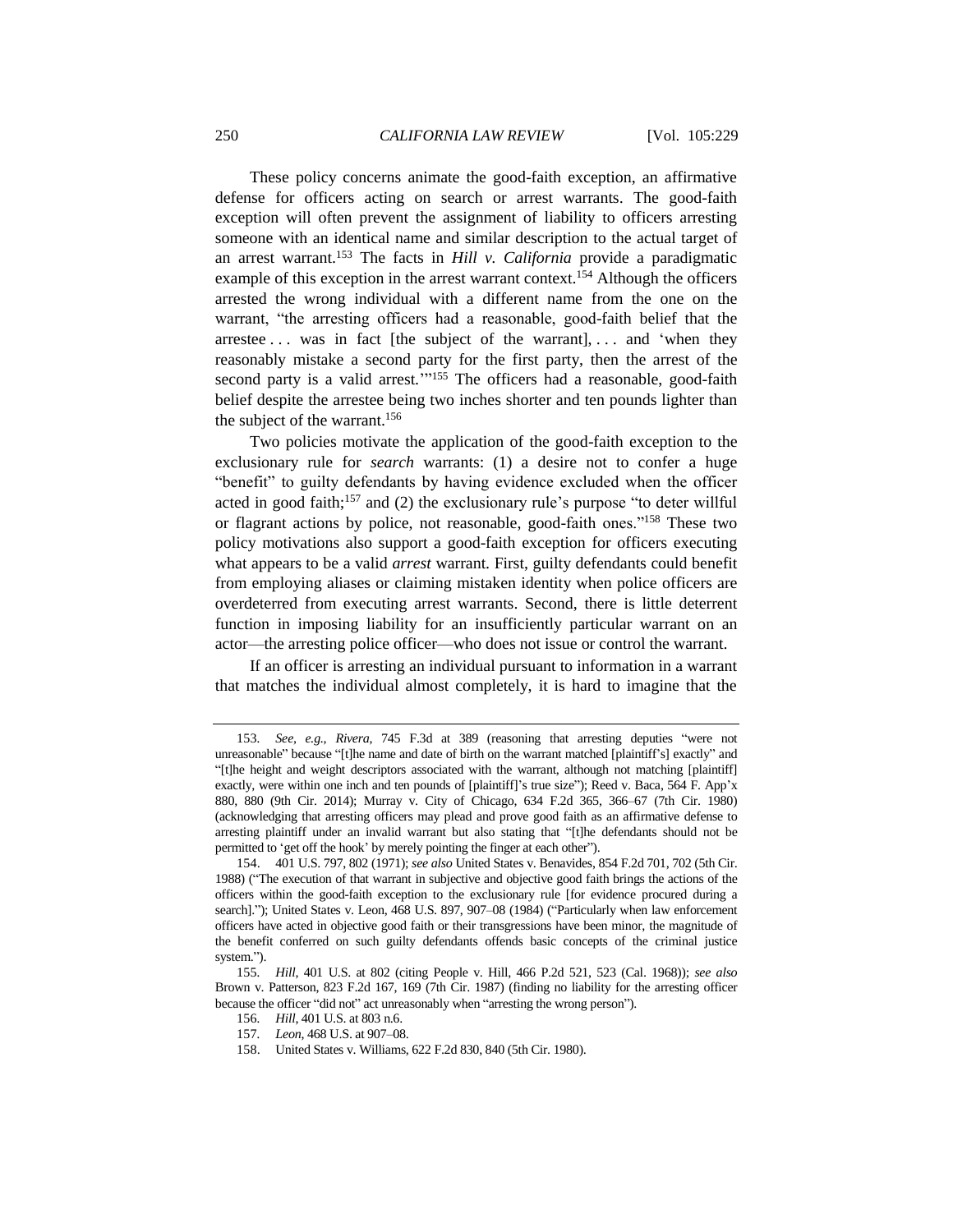officer is not acting reasonably or in good faith. The defect is in the warrant itself, not the officer who enforces it on behalf of the issuing agency. One could argue that eliminating the good-faith exception and employing a sort of strict liability or even a negligence standard would still provide a deterrent effect on officers arresting unintended targets of warrants. But this assertion does not address why strict liability, or a negligence standard, should apply to the officers on the scene instead of the agency that issued the warrant.

Further, courts are unlikely to hold the arresting officer's employer liable, assuming the employing agency did not issue the problematic warrant or fail to update it when able. The arresting officer's objectively reasonable behavior did not cause the deprivation of due process—the insufficient warrant did. And if the employing agency had a policy<sup>159</sup> that caused the arresting officer's objectively reasonable behavior, then such a policy would not give rise to liability here in light of the good-faith exception.

At least one other scholar has suggested that the solution lies with the arresting officers. Melanie Schoenfeld suggests that focusing on reasonableness of the arrest instead of probable cause for an arrest based on a warrant "distorts the original intent of the Fourth Amendment and reflects a modern expansion of police power."<sup>160</sup> Although reasonableness may function well in the context of "evaluating a search and seizure for the purpose of suppressing evidence in a criminal prosecution," it is not the appropriate standard when an innocent person has been wrongfully arrested.<sup>161</sup> The primary justification for this heightened standard in the case of wrongful arrest is that "the sanctity of individual liberties requires a more stringent standard of protection at the outset of the arrest."<sup>162</sup> According to Schoenfeld, even a clerical error is enough to prevent a warrant from supplying probable cause for an arrest.<sup>163</sup> Schoenfeld provides three "important purposes" for maintaining a stringent standard in relation to deficient warrants: (1) preserving the integrity of the Fourth Amendment; (2) promoting accountability; and (3) removing the initial barrier to victims seeking redress from the government.<sup>164</sup>

Although Schoenfeld's arguments promote the Fourth Amendment's individual protections as fully as one can, they do not take into account the root cause of the wrongful arrests: constitutionally deficient warrants. If promoting accountability is a desired goal, then finding a route to impose liability upon the agency responsible for updating the warrant will best serve that goal.

<sup>159</sup>*. See* Monell v. Dep't of Soc. Servs. of N.Y., 436 U.S. 658, 690–91 (1978) (requiring the plaintiff to show that the municipal defendant had either an official policy or an informal custom, "even though such a custom has not received formal approval through the body's official decisionmaking channels").

<sup>160.</sup> Schoenfeld, *supra* not[e 17,](#page-5-0) at 1249.

<sup>161</sup>*. Id.* at 1251.

<sup>162</sup>*. Id.*

<sup>163</sup>*. Id.*

<sup>164</sup>*. Id.* at 1252.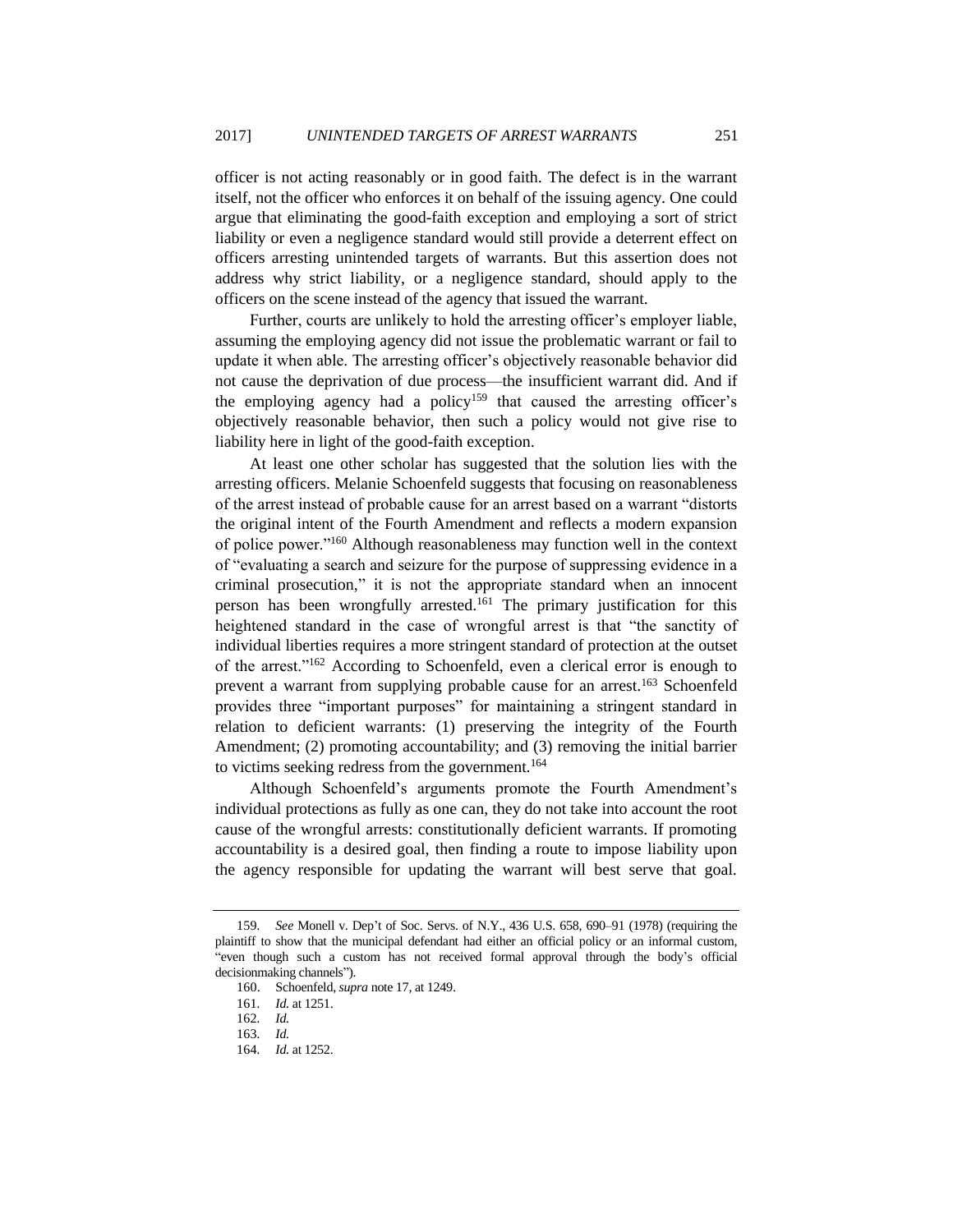Schoenfeld's argument, if accepted, would remove the hurdles a victim normally faces in seeking relief. But the Supreme Court is not likely to accept Schoenfeld's argument—it has rejected respondeat superior liability in the context of litigation against municipal entities<sup>165</sup> and often requires subjective, deliberate indifference for liability against state actors.<sup>166</sup>

Ultimately, the most effective way to deter agencies from issuing insufficiently particular warrants is to hold them liable. In many of the cases discussed above, the issuing agency was the county sheriff. And if a victim can overcome the hurdles of section 1983 litigation to impose liability on the agency in control of updating the warrant, then the important purposes of Schoenfeld's proposal will either be served or rendered irrelevant.

# *B. The Particularity Requirement: Focusing on the Constitutionality of the Warrant Itself Is the Correct Path to Liability for the Agency that Issued the Warrant*

As noted above, focusing on the officers arresting the victim at the scene is a mistake. Courts have quickly disposed of Fourth Amendment claims against officers who made an arrest under a facially valid (though insufficiently particular) warrant.<sup>167</sup> But this quick disposal of Fourth Amendment claims is due in part to the lack of attention courts have given to the particularity requirement. At first glance, it is shocking to realize that a case from 1894<sup>168</sup> continues to serve as the primary Supreme Court precedent for determining the sufficiency of an arrest warrant. Since *Baker*, courts have shifted their focus in mistaken-identity arrest cases to Fourteenth Amendment due process concerns. But the barebones treatment of a constitutional requirement—that warrants "particularly" describe "the persons or things to be seized"<sup>169</sup>—appears to rest more on misguided reliance on the Federal Rules of Criminal Procedure, an illogical inversion of the Fourth Amendment's constitutional command.<sup>170</sup> A warrant that identifies two people, or several people, even if the warrant meets the Federal Rules of Criminal Procedure's name requirement, fails to particularly describe the target of the warrant. Constitutional requirements must always be met, regardless of statutory guidance.

But imposing a requirement of omniscience on the part of law enforcement in issuing and updating warrants does not seem fair, either. *Powe* and *Gant* provide guidance. The court in *Powe* concluded that the warrant

<sup>165</sup>*. See* Monell v. Dep't of Soc. Servs. of N.Y., 436 U.S. 658, 691 (1978).

<sup>166</sup>*. See, e.g.*, City of Canton v. Harris, 489 U.S. 378, 388 (1989).

<sup>167</sup>*. See, e.g.*, Rivera v. County of Los Angeles, 745 F.3d 384, 389 (9th Cir. 2014), *cert. denied*, 135 S. Ct. 870 (2014); Reed v. Baca, 564 F. App'x 880, 880 (9th Cir. 2014).

<sup>168.</sup> West v. Cabell, 153 U.S. 78, 85 (1894).

<sup>169.</sup> U.S. CONST. amend. IV.

<sup>170</sup>*. See* FED. R. CRIM. P. 4(b)(1)(A) (stating that a warrant must "contain the defendant's name or, if it is unknown, a name or description by which the defendant can be identified with reasonable certainty").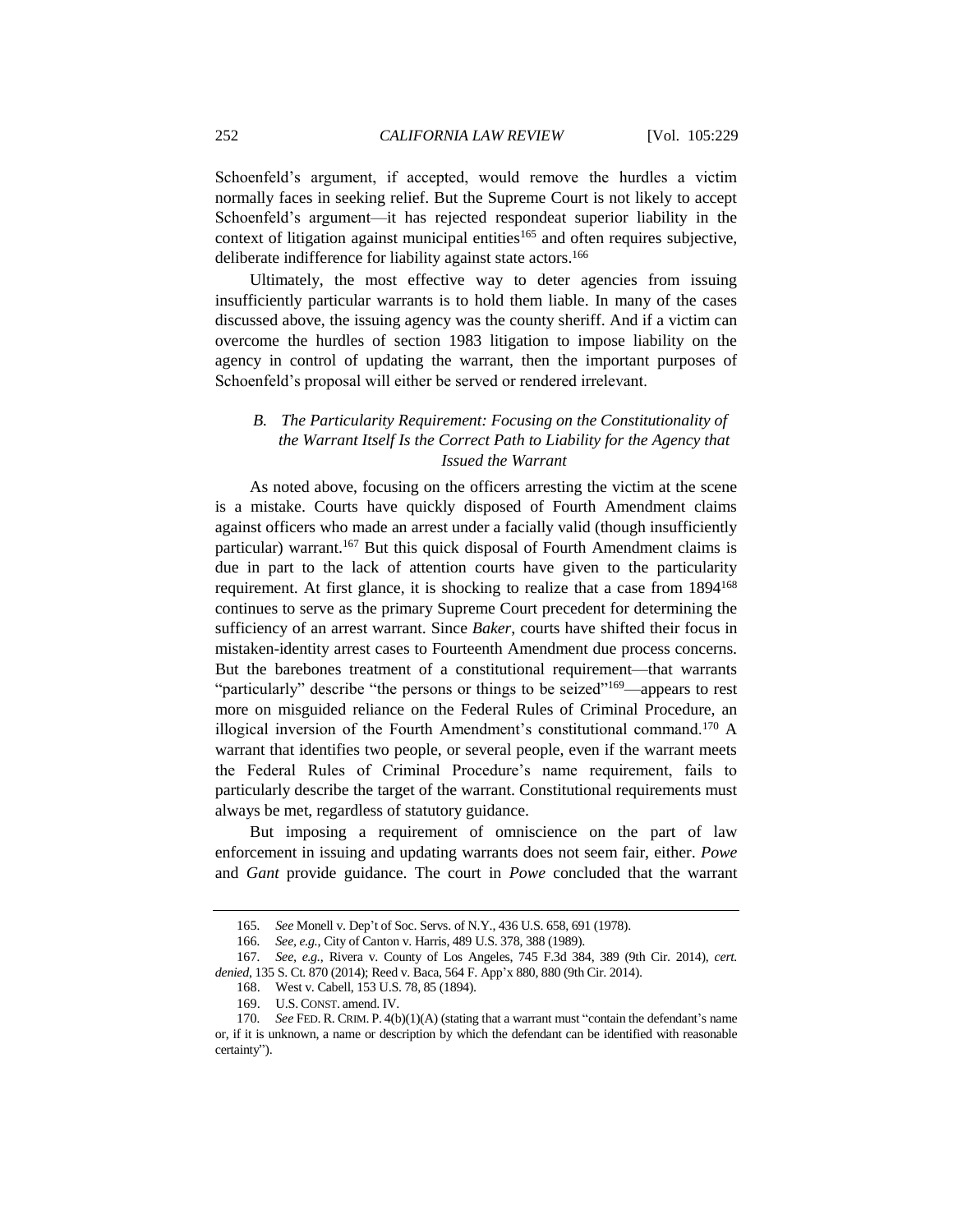lacked particularity because the officers *knew* that the subject of the warrant might not possess the name in the warrant.<sup>171</sup> This knowledge or awareness of a "substantial risk $v^{172}$  that an innocent person could be arrested pursuant to the warrant motivated the reasoning in *Powe*. And the court in *Gant* acknowledged that the case could have been very "different" if a CII number, a unique identifier tied to one's fingerprints and other identifying information, was not present in the warrant.<sup>173</sup> Thus, *Gant* implicitly acknowledges that a warrant might fail to meet constitutional muster—by failing to meet the Warrant Clause's particularity requirement—even while meeting the Federal Rules of Criminal Procedure's name requirement.

If the particularity requirement can actually provide a remedy to someone arrested on a warrant intended for a different person with the same name, the question remains: What should be the minimum level of culpability? A form of strict liability does not seem fair or workable, and such a standard would be inconsistent with section 1983 jurisprudence.<sup>174</sup> Aside from money damages for those deprived of their liberty solely because they share a name with someone suspected of criminal activity, a workable remedy would also have a deterrent effect. Here, we might seek to encourage the law enforcement agencies that issue and update warrants to maintain a policy of updating warrants when they learn of a lack of particularity. This would mean that, when a correct name is provided, insufficient particularity occurs only where the agency was aware of a risk that made it necessary to include other identifying information.<sup>175</sup> The identifying information necessary to render the warrant sufficiently particular could include a CII number (a unique identifying number

<sup>171.</sup> Powe v. City of Chicago, 664 F.2d 639, 648 (7th Cir. 1981).

<sup>172</sup>*. Id.*

<sup>173.</sup> Gant v. County of Los Angeles, 772 F.3d 608, 616 (9th Cir. 2014).

<sup>174</sup>*. See, e.g.*, Farmer v. Brennan, 511 U.S. 825, 828 (1994) (observing that "[a] prison official's 'deliberate indifference' to a substantial risk of serious harm to an inmate violates the Eighth Amendment"); City of Canton v. Harris, 489 U.S. 378, 388 (1989) (requiring subjective deliberate indifference to the victim's rights).

<sup>175</sup>*. Cf.* Herring v. United States, 555 U.S. 135, 146 (2009) ("If the police have been shown to be *reckless* in maintaining a warrant system, or to have knowingly made false entries to lay the groundwork for future false arrests, exclusion would certainly be justified under our cases should such misconduct cause a Fourth Amendment violation.") (emphasis added); Arizona v. Evans, 514 U.S. 1, 17–18 (1995) (O'Connor, J., concurring) (observing "the advent of powerful, computer-based recordkeeping systems that facilitate arrests" and the need for law enforcement not to "rely on [these systems] blindly" because "the benefits of more efficient law enforcement mechanisms [come with] the burden of corresponding constitutional responsibilities"). Although these cases involved exceptions to the exclusionary rule for warrantless searches, these rationales apply with equal force to a law enforcement agency's failure to update arrest warrant entries to prevent multiple mistakenidentity arrests in the section 1983 context, where mere negligence is not sufficient for liability. *See Harris*, 489 U.S. at 388 (requiring subjective, deliberate indifference for a failure to train police officers); Daniels v. Williams, 474 U.S. 327, 328 (1986) (holding that "the Due Process Clause is simply not implicated by a negligent act of an official causing unintended loss of or injury to life, liberty, or property"); Monell v. Dep't of Soc. Servs. of N.Y., 436 U.S. 658, 691 (1978) (rejecting respondeat superior liability in the context of litigation against municipal entities).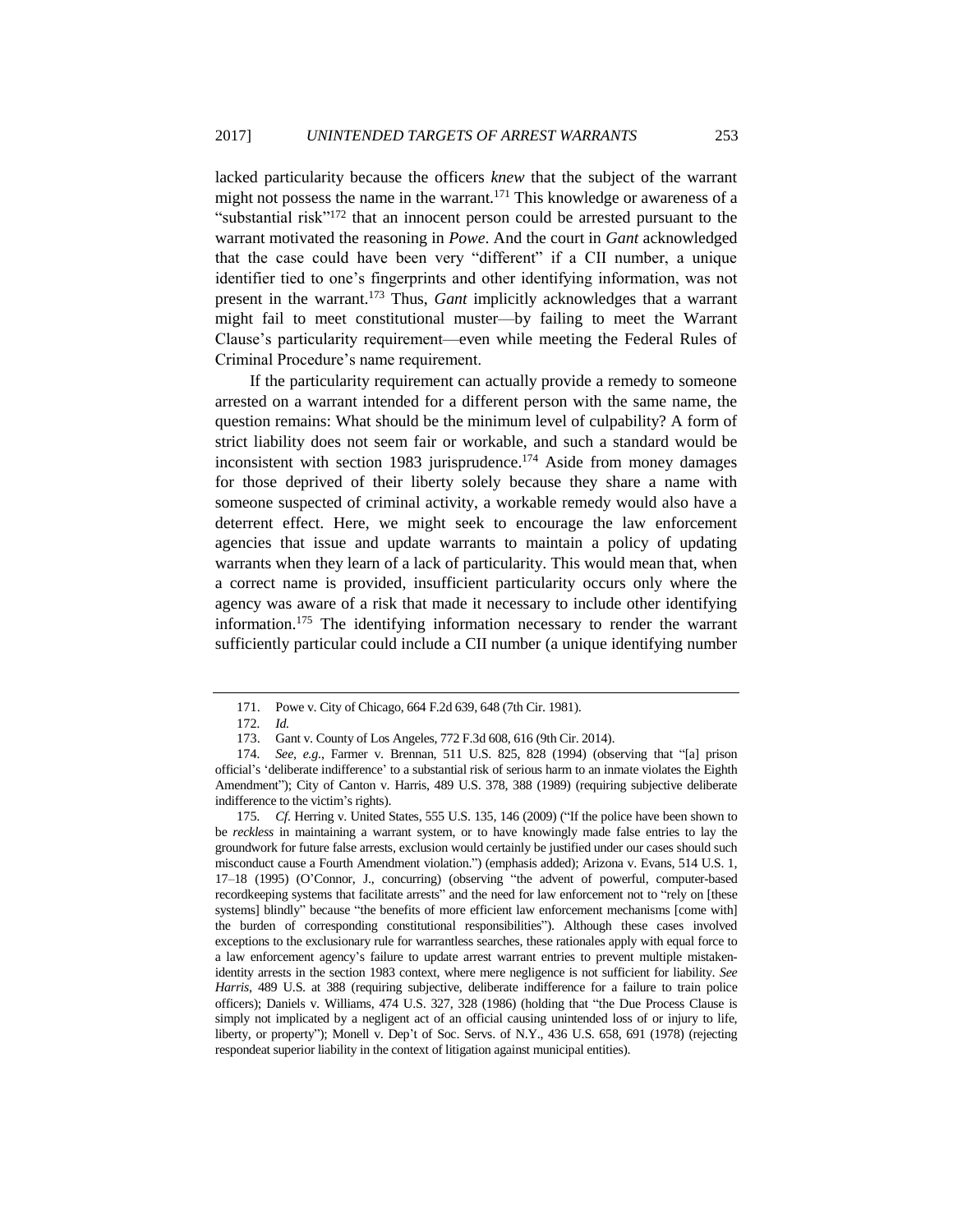often generated from fingerprints), $176$  photographs of the correct and incorrect warrant target, descriptions of tattoos that distinguish the intended warrant target from other innocent persons, or any other distinguishing information to guide officers on the scene.

Such a standard also ensures that officers acting in an objectively reasonable manner without awareness that the warrant applies to an innocent individual will not be exposed to liability that deters effective law enforcement. It is unclear whether such a standard could be treated as an exception to the Federal Rules of Criminal Procedure, or if the Federal Rules of Criminal Procedure would need an amendment to reflect this new standard. Because the Fourth Amendment's particularity requirement must always be satisfied, one can argue that an amendment to the Federal Rules of Criminal Procedure is unnecessary. But given the heavy reliance by multiple courts on the Federal Rules of Criminal Procedure, an amendment would better clarify the need to satisfy the particularity requirement.

# *C. A Due Process Inquiry Does Not Effectively Address Mistaken-Identity Arrests*

Because courts may wish to continue treating the particularity requirement as a simple, bright-line inquiry that ends up tilted toward law enforcement interests, one might propose a more robust due process inquiry as an alternative solution. The focus would be on the agency that detains the arrestee—often the same county sheriff department that is responsible for issuing the arrest warrant. But courts would conduct their inquiry under due process principles. Unfortunately, no form of due process inquiry will properly address both the true cause of repeated mistaken-identity arrests *and* afford appropriate relief to innocent arrestees.

*Baker* pointed the way to treating mistaken-identity arrests solely as issues involving due process when the Court stated that a "detention pursuant to a valid warrant but in the face of repeated protests of innocence will after the lapse of a certain amount of time deprive the accused of 'liberty . . . without due process of law.'"<sup>177</sup> In his concurrence, Justice Blackmun went further, suggesting that no particular amount of time must pass before a due process violation might arise from "a sheriff who deliberately and repeatedly refused to check the identity of a complaining prisoner against readily available mug shots and fingerprints."<sup>178</sup> Although the majority explicitly stated that three days "does not and could not amount to such a deprivation," one could imagine that the "lapse of a certain amount of time" is a flexible requirement.<sup>179</sup>

<sup>176</sup>*. See Gant*, 772 F.3d at 612.

<sup>177.</sup> Baker v. McCollan, 443 U.S. 137, 145 (1979).

<sup>178</sup>*. Id.* at 148 (Blackmun, J., concurring).

<sup>179</sup>*. Id.* at 145 (majority opinion).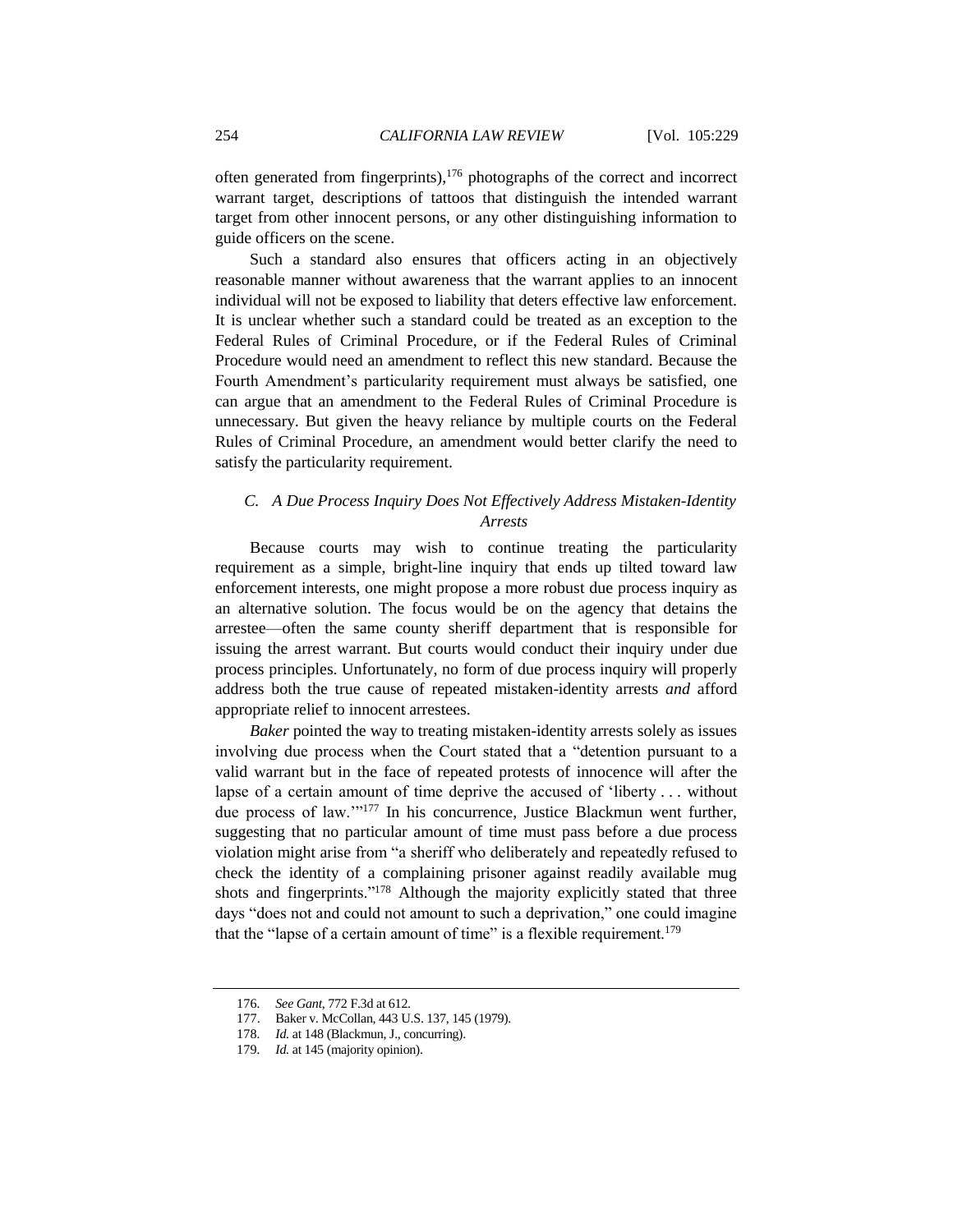## *1. The Limitations of a Procedural Due Process Inquiry*

*Baker* is not clear about what kind of due process violation is at play. The majority opinion reads as if this is a procedural due process inquiry: the Fourteenth Amendment "protects only against deprivations of liberty accomplished without 'due process of law.'" <sup>180</sup> A procedural due process inquiry would be consistent with the majority's reasoning that a sheriff "executing an arrest warrant" is not required by the Constitution "to investigate independently every claim of innocence."<sup>181</sup>

The *Mathews* balancing test<sup>182</sup> could serve as a helpful tool in determining whether a law enforcement agency is required to afford additional process by updating a warrant with identifying information beyond the name. The test involves weighing three factors: (1) "the private interest that will be affected"; (2) "the risk of an erroneous deprivation of such interest through the procedures used, and the probable value, if any, of additional or substitute procedural safeguards"; and (3) "the Government's interest, including the ... fiscal and administrative burdens that the additional or substitute procedural requirement would entail."<sup>183</sup> The first factor, the private interest, is relatively weighty nobody wants to be detained in a jail for any time at all, much less multiple days, for something they have not done. This interest increases if one considers an individual's interest in not being jailed repeatedly for the same warrant that identifies a different person with the same name.<sup>184</sup> Were courts to observe an increased private interest for subsequent mistaken-identity arrests of the same person under the same warrant, they could engage in a more robust procedural due process inquiry that might actually afford plaintiffs relief.

The second and third factors help indicate when a law enforcement agency should be obligated to update its warrant. For the second factor, the risk of an erroneous deprivation that arises from a failure to update a warrant is low when a law enforcement agency has no reason to know that the warrant could identify more than one person.<sup>185</sup> But when law enforcement becomes aware that an innocent person falls under the current warrant description, the risk of erroneous deprivation is high: any police contact with the innocent person can result in their detention for one or more days until the confusion is sorted out. This risk is what the CII numbers on the warrant in *Gant* addressed, and what

<sup>180</sup>*. Id.*

<sup>181</sup>*. Id.* at 145–46.

<sup>182</sup>*. See* Mathews v. Eldridge, 424 U.S. 319, 334–35 (1976).

<sup>183</sup>*. Id.* at 335.

<sup>184.</sup> The applicability of the *Mathews v. Eldridge* balancing test to facts involving multiple erroneous deprivations remains an open question. This Note assumes that the risk of multiple erroneous deprivations fits into the private interest factor.

<sup>185</sup>*. See* Faturechi & Leonard, *supra* note [7](#page-3-0) (finding that "wrongful incarcerations occurred more than 1,480 times in the last five years" as compared to "the 15,000 inmates in the county's jails at any given time").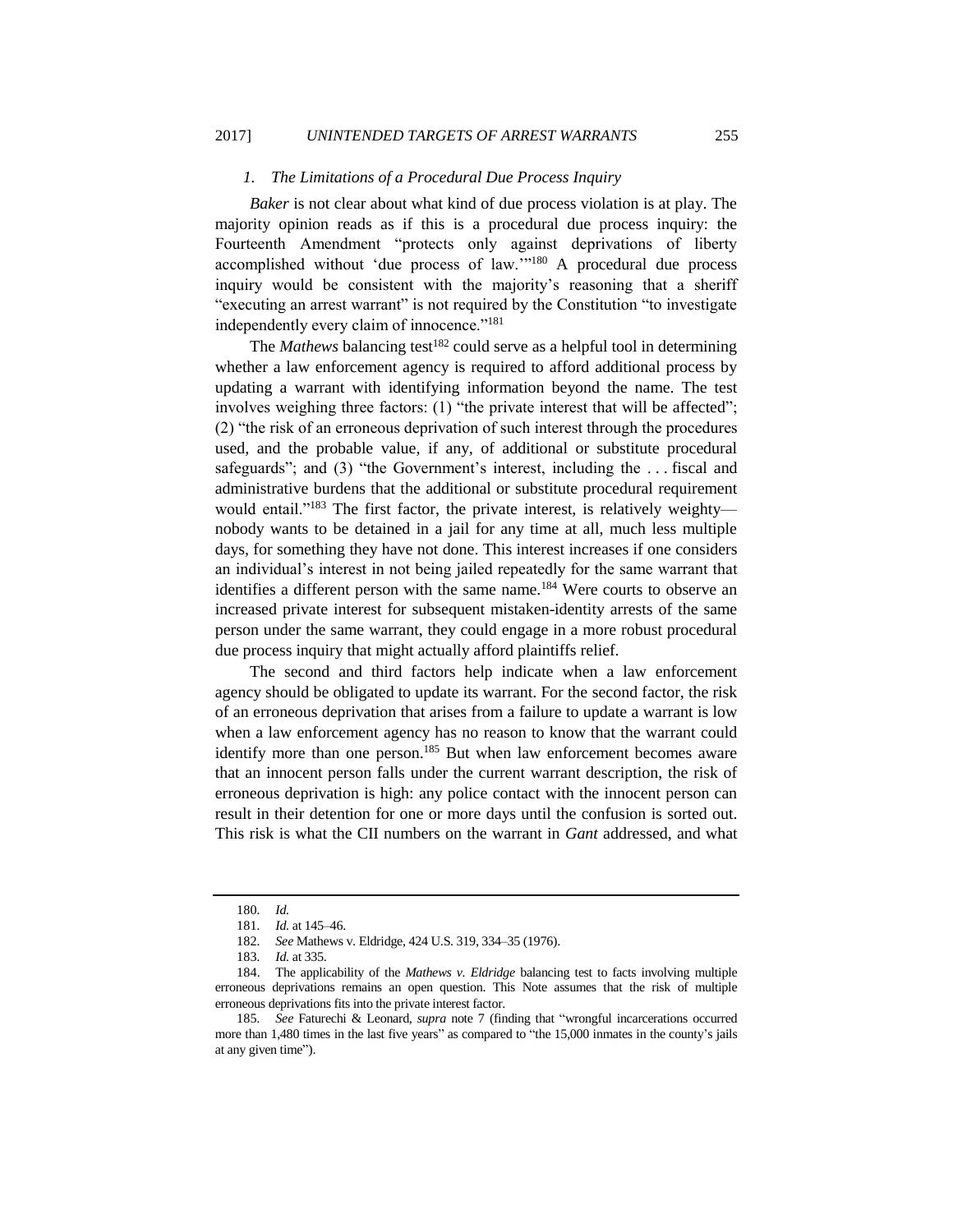an update to a warrant or a judicial clearance without the CII numbers would have accomplished.

On the other hand, a defendant law enforcement agency could argue that, as in *Gant*, these extra steps to update a warrant do not reduce the risk of the innocent person being arrested again—the CII numbers and the judicial clearance form itself did not stop the arrest of the innocent person.<sup>186</sup> Thus, although the risk of an erroneous deprivation is high in this situation, the defendant law enforcement agency will assert that the value of the additional procedural safeguards is low.

The governmental interest, or the third factor, provides the final insight into when a warrant should be updated. A defendant law enforcement agency can argue that the fiscal and administrative burden of proactively updating every single warrant with new information might be unduly large. But the relatively low amount of time spent adding in a new form, new identification number, or even a photograph for those cases *where the agency has become aware of the insufficient particularity of the warrant* (i.e., because someone with an identical name who is not the target of the warrant was arrested) tilts the balance in favor of updating the warrant in these specific situations.

One problem with the use of a procedural due process framework is that the usual remedy in cases where the balance militates in favor of greater process is providing the individual an opportunity to be heard.<sup>187</sup> If this is the case, then the only protection procedural due process affords is against being detained for "too long." So long as the detainee appears before a judge within a reasonable amount of time, it does not matter if the detainee is wrongfully arrested on a warrant intended for someone else several times. Unless procedural due process can justify the updating of warrants as a form of process, the Warrant Clause's particularity requirement will be the only likely avenue for complete relief from repeated *arrests* instead of repeated *detentions*.

#### *2. The Limitations of a Substantive Due Process Inquiry*

Justice Blackmun's concurrence in *Baker* suggests that the appropriate inquiry could be one based on substantive due process. Justice Blackmun stated that he did not believe that the majority opinion foreclosed a *Rochin*<sup>188</sup> inquiry, and he provided an example of conduct that would be "far more 'shocking' than anything [the *Baker* petitioner] has done": a "sheriff who deliberately and

<sup>186</sup>*. See* Gant v. County of Los Angeles, 772 F.3d 608, 612 (9th Cir. 2014).

<sup>187</sup>*. See Mathews*, 424 U.S at 333 ("The fundamental requirement of due process is the opportunity to be heard 'at a meaningful time and in a meaningful manner.'") (quoting Armstrong v. Manzo, 380 U.S. 545, 552 (1965)).

<sup>188</sup>*. See* Rochin v. California, 342 U.S. 165, 172 (1952) (applying the "conduct that shocks the conscience" standard to a substantive due process claim).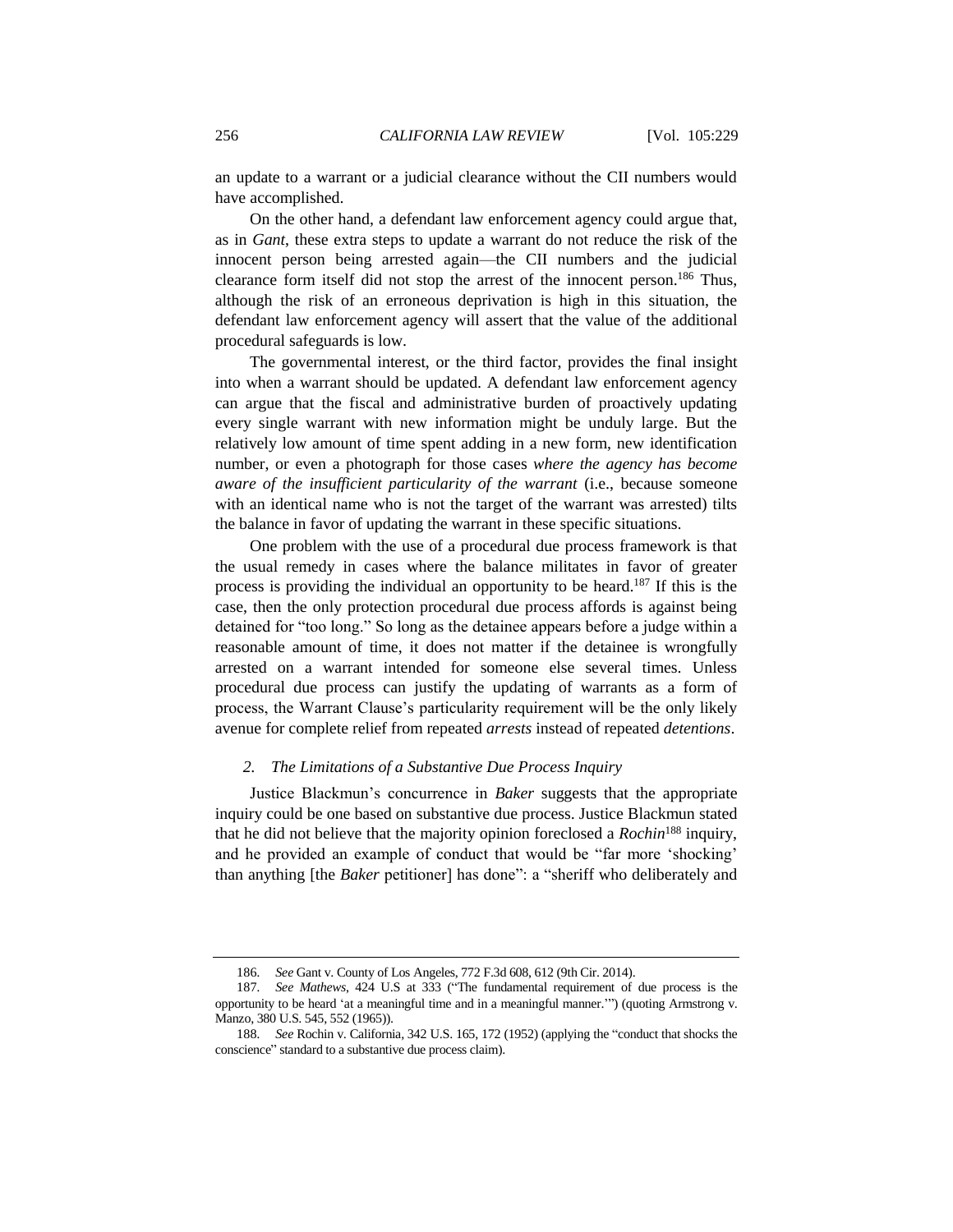repeatedly refused to check the identity of a complaining prisoner against readily available mug shots and fingerprints."<sup>189</sup>

Unfortunately, the relevant substantive due process standard—executive government conduct that "shocks the conscience"<sup>190</sup>—might be difficult to meet in the context of overdetaining an innocent person. Putting Justice Blackmun's concurrence aside, the Supreme Court has reasoned that "only the most egregious official conduct" in the context of "abusive executive action" can violate substantive due process rights.<sup>191</sup> Nonetheless, the victims arrested multiple times on a warrant not intended for them have done nothing wrong in contrast to the defendant in *Rochin*<sup>192</sup>—and some of these victims have been arrested as many as eleven times.<sup>193</sup> These facts could approach a level of egregious conduct that shocks the conscience.

If substantive due process is the appropriate framework, then plaintiffs must identify a fundamental right. The Ninth Circuit, as well as other courts, has recognized "that an individual has a liberty interest in being free from incarceration absent a criminal conviction."<sup>194</sup> Despite acknowledging that the Supreme Court also recognized this liberty interest in *Baker*, the Ninth Circuit also observed that the plaintiff in *Baker* received due process.<sup>195</sup> Nevertheless, the Ninth Circuit reasoned that "the paradigmatic liberty interest under the [D]ue [P]rocess [C]lause is freedom from incarceration."<sup>196</sup>

Although it recognized a liberty interest, which would justify operating under a substantive due process framework, the Ninth Circuit still conducted its analysis as a procedural due process claim in light of the *Mathews* factors.<sup>197</sup> The Ninth Circuit's application of a procedural due process inquiry to a liberty interest—freedom from incarceration absent a criminal conviction—appears in other cases. This includes the Supreme Court's observation in *Baker* "that the mistaken incarceration of an individual in other circumstances [than those in *Baker*] may violate his or her right to due process 'after the lapse of a certain

<sup>189.</sup> Baker v. McCollan, 443 U.S. 137, 148 (1979) (Blackmun, J., concurring).

<sup>190.</sup> County of Sacramento v. Lewis, 523 U.S. 833, 846 (1998); *Rochin*, 342 U.S. at 172.

<sup>191</sup>*. See Lewis*, 523 U.S. at 836 (holding that "causing death through deliberate or reckless indifference to life in a high-speed automobile chase aimed at apprehending a suspected offender" does not shock the conscience; only "a purpose to cause harm unrelated to the legitimate object of arrest will satisfy the element of arbitrary conduct shocking to the conscience"). It is unclear how far outside of a high-speed pursuit context *Lewis* applies—the Court reasoned that application of a "deliberate indifference" standard "is sensibly employed only when actual deliberation is practical." *Id.* at 851. *But see Rochin*, 342 U.S. at 172, 174 (overturning conviction based on evidence obtained by involuntary stomach pumping).

<sup>192.</sup> Rochin was suspected of selling narcotics and, when confronted by police, swallowed two morphine capsules. *See* 342 U.S. at 166.

<sup>193.</sup> Goodyear, *supra* not[e 2.](#page-2-0)

<sup>194.</sup> Oviatt By & Through Waugh v. Pearce, 954 F.2d 1470, 1474 (9th Cir. 1992) (citing *Baker*, 443 U.S. at 144).

<sup>195</sup>*. Id.*

<sup>196</sup>*. Id.*

<sup>197</sup>*. Id.* at 1475.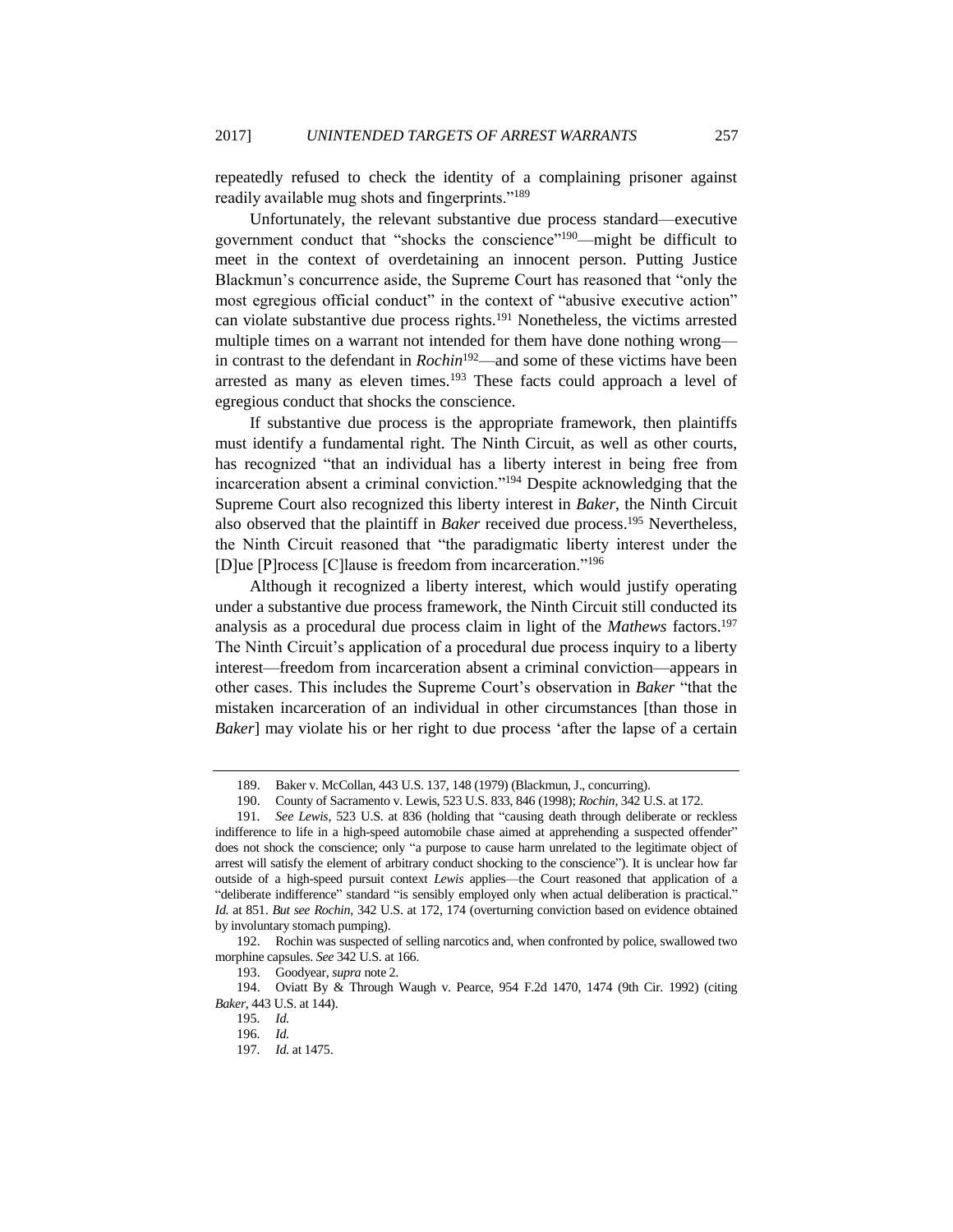amount of time.'" <sup>198</sup> A fundamental right under substantive due process is not something that is only violated after the passing of enough time—a fundamental right under substantive due process is something that a government actor simply cannot violate at all. Moreover, in his partial dissent in *Rivera*, Judge Paez stated that "the only inquiry is simply whether it 'was or should have been known [by the County] that the detainee was entitled to release,'"<sup>199</sup> which is a procedural due process inquiry.

In sum, if due process is an avenue at all, courts will use a procedural due process inquiry to analyze arrests of innocent persons under warrants not intended for them. And as previously discussed, procedural due process' remedy—an opportunity to be heard at some point—does not address the problem of multiple arrests and detentions. Ultimately, the most complete form of relief lies in judicial enforcement of the particularity requirement. This enforcement can actually ensure that innocent people are not arrested repeatedly pursuant to warrants for different persons bearing the same name.

Moreover, the Supreme Court in *Graham v. Connor* expressed reluctance to rely on a Fourteenth Amendment "substantive due process" approach when "the Fourth Amendment provides an explicit textual source of constitutional protection against this sort of physically intrusive governmental conduct."<sup>200</sup> In these cases, "that Amendment [e.g., the Warrant Clause], not the more generalized notion of 'substantive due process,' must be the guide for analyzing these claims."<sup>201</sup> Because insufficient particularity in warrants and failures to update those warrants have caused $202$  the repeated arrests of innocent persons in many cases, the Fourth Amendment is the more appropriate lens through which to examine the constitutionality of a non-updated warrant.

## IV.

## OBSTACLES TO VINDICATING CONSTITUTIONAL RIGHTS UNDER SECTION 1983

Unfortunately, even if plaintiffs can employ either the Fourth or Fourteenth Amendment to make a section 1983 claim, they still face the obstacle of determining which defendants can be held accountable. Intuitively, assigning liability to the police officers on the scene, especially those who did not issue the warrant but are simply executing it, seems inappropriate. The

<sup>198.</sup> Lee v. City of Los Angeles, 250 F.3d 668, 684 (9th Cir. 2001) (citing *Baker*, 443 U.S. at 144–45); *see also* Fairley v. Luman, 281 F.3d 913, 915 (9th Cir. 2002) (affirming a jury verdict against the City of Long Beach Police Department when the plaintiff "continuously protested the mistaken identity over the course of his twelve-day detention").

<sup>199.</sup> Rivera v. County of Los Angeles, 745 F.3d 384, 396 (9th Cir. 2014), *cert. denied*, 135 S. Ct. 870 (2014) (Paez, J., concurring in part and dissenting in part).

<sup>200.</sup> Graham v. Connor, 490 U.S. 386, 395 (1989).

<sup>201</sup>*. Id.*

<sup>202.</sup> 42 U.S.C. § 1983 (2012) (imposing liability on any person acting under color of law who "subjects, or causes [another] to be subjected" to a deprivation of constitutional rights). As a constitutional tort, section 1983 claims require a plaintiff to prove causation to establish a defendant's liability.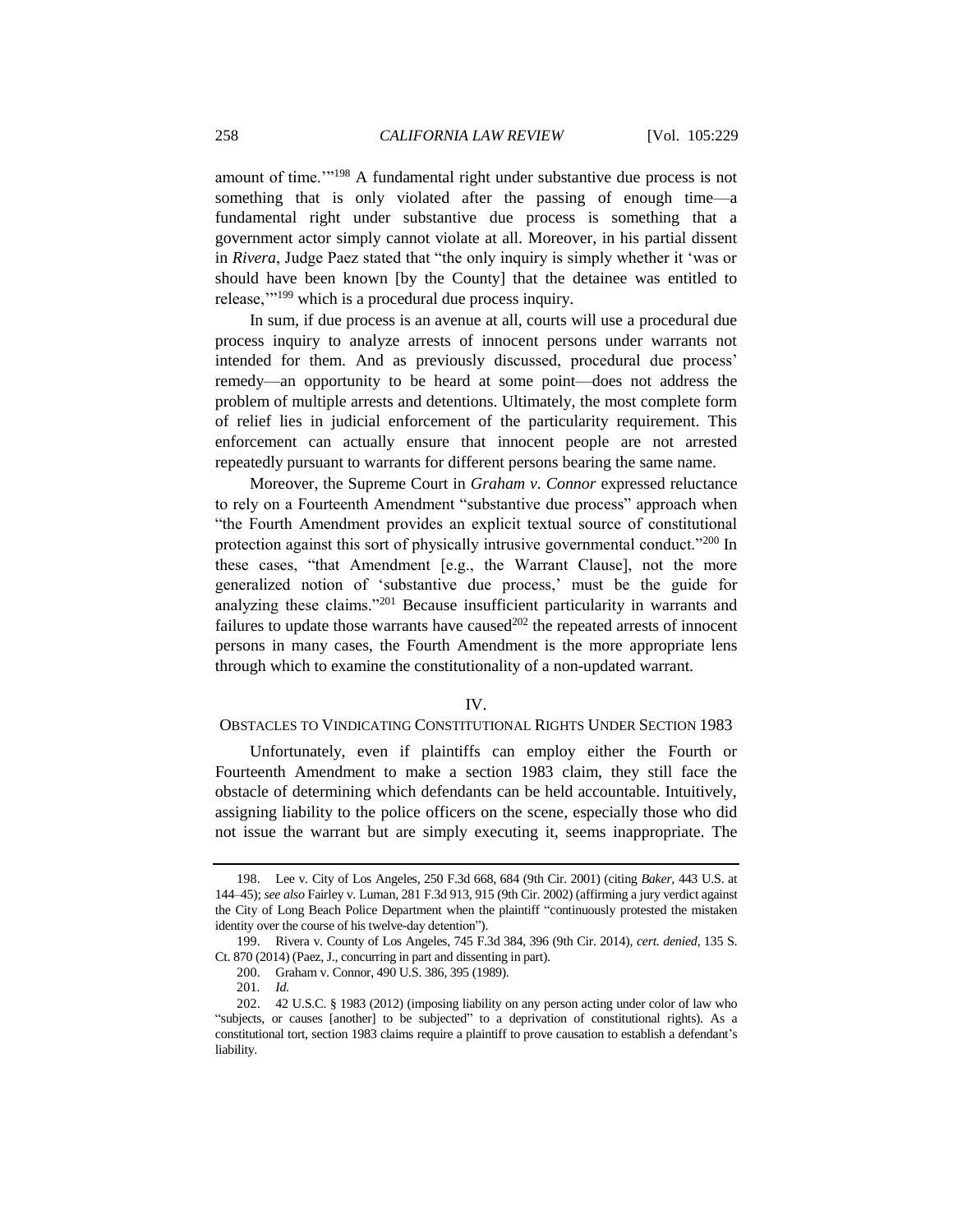good-faith exception supports this notion by excusing officers who act objectively reasonable in executing the warrant, even if the warrant is not sufficiently particular.

A plaintiff must therefore move up the chain of authority to find a suitable defendant. Bringing a suit against an individual sheriff or police chief at the head of the organization responsible for issuing and updating the warrant is the most likely path to success. But to hold these parties liable, courts require a showing of an official policy or a custom to hold the offending agency liable.<sup>203</sup>

# *A. The Primary Hurdle: Showing an Official Policy or Custom of the Issuing Agency*

Because a county sheriff might not be directly involved in the issuance of an arrest warrant or updating that warrant,<sup>204</sup> a plaintiff's best option is to bring suit against the sheriff in their official capacity—effectively a suit against the county itself. Although municipalities are not eligible for qualified immunity,<sup>205</sup> a plaintiff still faces the obstacle of establishing some form of official policy or unofficial custom. For instance, despite an official policy stating otherwise, a plaintiff could allege in their complaint that the actual custom or practice of the county and county sheriff's department is *not* to include additional identifying information when made aware that an arrest warrant could apply to an innocent person.<sup>206</sup> But a plaintiff must be cautious about characterizing the failure to update the warrant as an omission or some form of a failure to train employees to update the warrants properly. Such a claim would require a plaintiff to show that a reasonable policy maker would conclude "that the plainly obvious consequence" of the failure to act would

<sup>203.</sup> *See* Monell v. Dep't of Soc. Servs. Of N.Y., 436 U.S. 658, 690–91 (1978) (requiring the plaintiff to show that the municipal defendant had either an official policy or an informal custom, "even though such a custom has not received formal approval through the body's official decisionmaking channels"). Other concerns can arise if the sheriff is deemed to be a final policymaker for the state, rather than the county or other local municipality. *See* McMillian v. Monroe County, 520 U.S. 781, 783 (1997) (holding that the Monroe County sheriff, based on interpretation of state law, "represent[ed] the State of Alabama and is therefore not a county policymaker," resulting in the sheriff being immune from suit in his official capacity).

<sup>204.</sup> If the sheriff were directly involved in issuing the warrant or failing to update it, suit against the sheriff in their official capacity would be available as long as they were a municipal policymaker and not a state policymaker. *See* Pembaur v. City of Cincinnati, 475 U.S. 469, 480 (1986) ("[I]t is plain that municipal liability may be imposed for a single decision by municipal policymakers under appropriate circumstances.").

<sup>205</sup>*. See* Owen v. City of Independence, 445 U.S. 622, 638 (1980) ("[T]here is no tradition of immunity for municipal corporations, and neither history nor policy supports a construction of § 1983 that would justify the qualified immunity accorded the city of Independence by the Court of Appeals.").

<sup>206</sup>*. See* Brief for Appellee at 7–8, Smith v. County of Los Angeles, 584 F. App'x 716 (9th Cir. 2014) (No. 12-56690).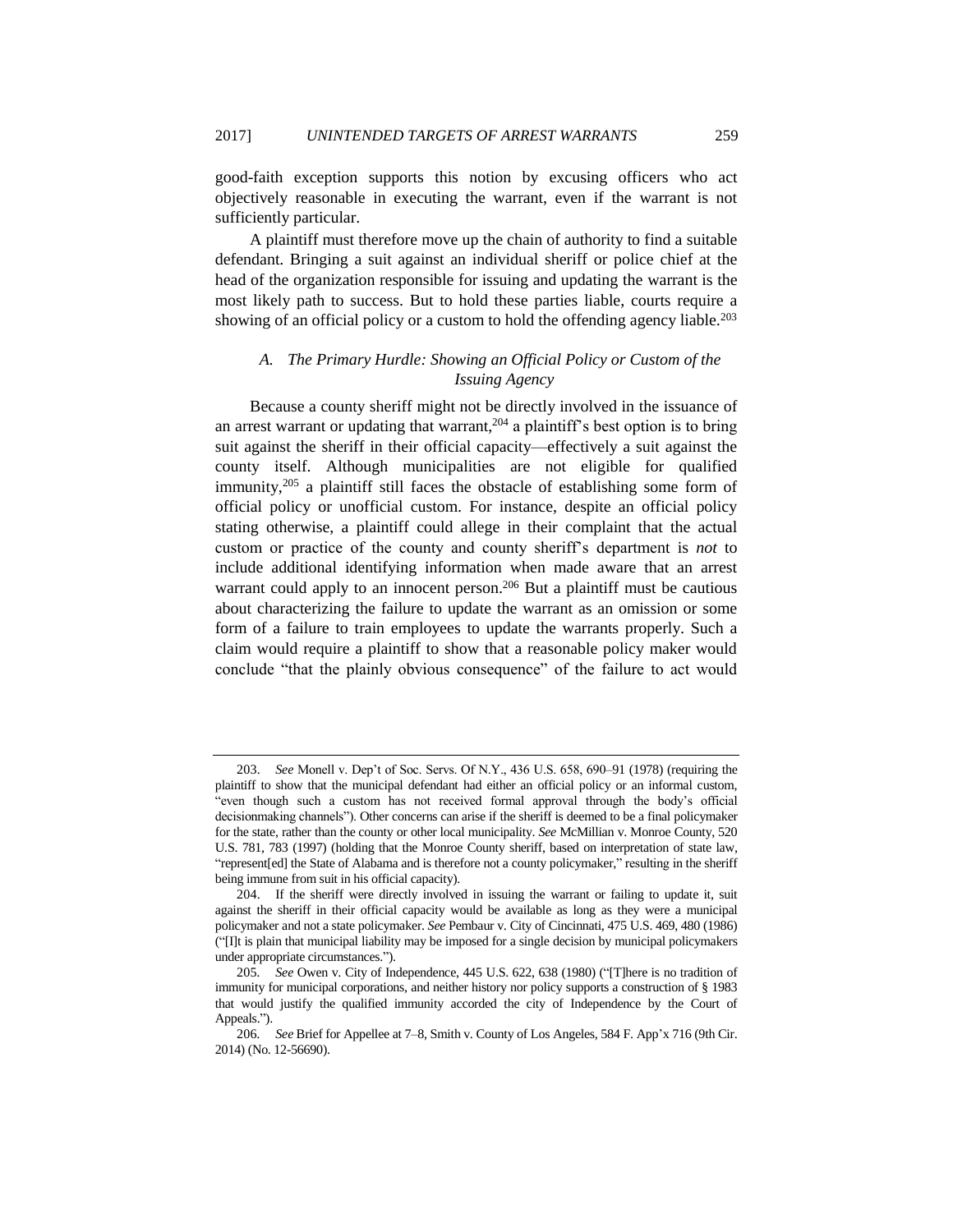result in the deprivation.<sup>207</sup> To obtain relief, this failure to update the warrant could not be an isolated incident—it would need to happen repeatedly.<sup>208</sup>

## *B. State Suits Often Are Not an Option*

The only remedy available to a plaintiff in these circumstances is usually through the federal courts. For instance, the court in *Brown v. Patterson* observed "There ought to be a remedy for a false arrest and incarceration, . . . [but], in all likelihood, there is none under state law in the circumstances of this case because of the broad tort immunities that law enforcement officers in Illinois enjoy."<sup>209</sup> The availability of the section 1983 action in the federal courts ensures the protection of constitutional rights through future deterrence by remedying harms suffered by individuals without any options in state court. If a plaintiff is to have any relief at all, being able to find an appropriate, nonimmune defendant in federal court is a must.

### **CONCLUSION**

Mistakes occur. It is unreasonable to expect that there will never be a mistaken identity in the case of an arrest pursuant to a warrant. But an innocent person arrested seven times for an arrest warrant with a different intended subject cannot be written off as the cost of doing justice—the repeated mistake, without appropriate steps taken to remedy the situation, is a fundamental miscarriage of justice. Courts have relegated an important requirement of the Fourth Amendment—that the warrant particularly describe the person to be seized—to a cursory, rote analysis in contravention of the Fourth Amendment's constitutional command. Although the bright-line rule from the Federal Rules of Criminal Procedure is easy to apply, the result leaves innocent people without any recourse.

Our growing population faces a serious problem if courts continue to evaluate constitutional requirements based on a statute that does not adequately incorporate those constitutional requirements. Multiple holdings suggest that an individual does not suffer a constitutional violation no matter how many times they are arrested on a warrant intended for someone else, as long as the detainee appears before a judge in a reasonable amount of time. This cannot be right. Yet there is no need for the Constitution to evolve as part of a living

<sup>207</sup>*. See* Bd. of Cty. Comm'rs v. Brown, 520 U.S. 397, 411–13 (1997).

<sup>208</sup>*. See* Connick v. Thompson, 563 U.S. 51, 54 (2011) (holding that a district attorney's office cannot be held liable under section 1983 "for failure to train based on a single *Brady* violation").

<sup>209.</sup> 823 F.2d 167, 168 (7th Cir. 1987); *see also* Karen J. Kruger, *Governmental Immunity in Maryland: A Practitioner's Guide to Making and Defending Tort Claims*, 36 U. BALT. L. REV. 37, 62 (2006) (discussing ways in which local governments "have retained governmental immunity"); Gerald T. Wetherington & Donald I. Pollock, *Tort Suits Against Governmental Entities in Florida*, 44 FLA. L. REV. 1, 5 (1992) (discussing municipal immunity as developed under Florida constitutional, statutory, and common law).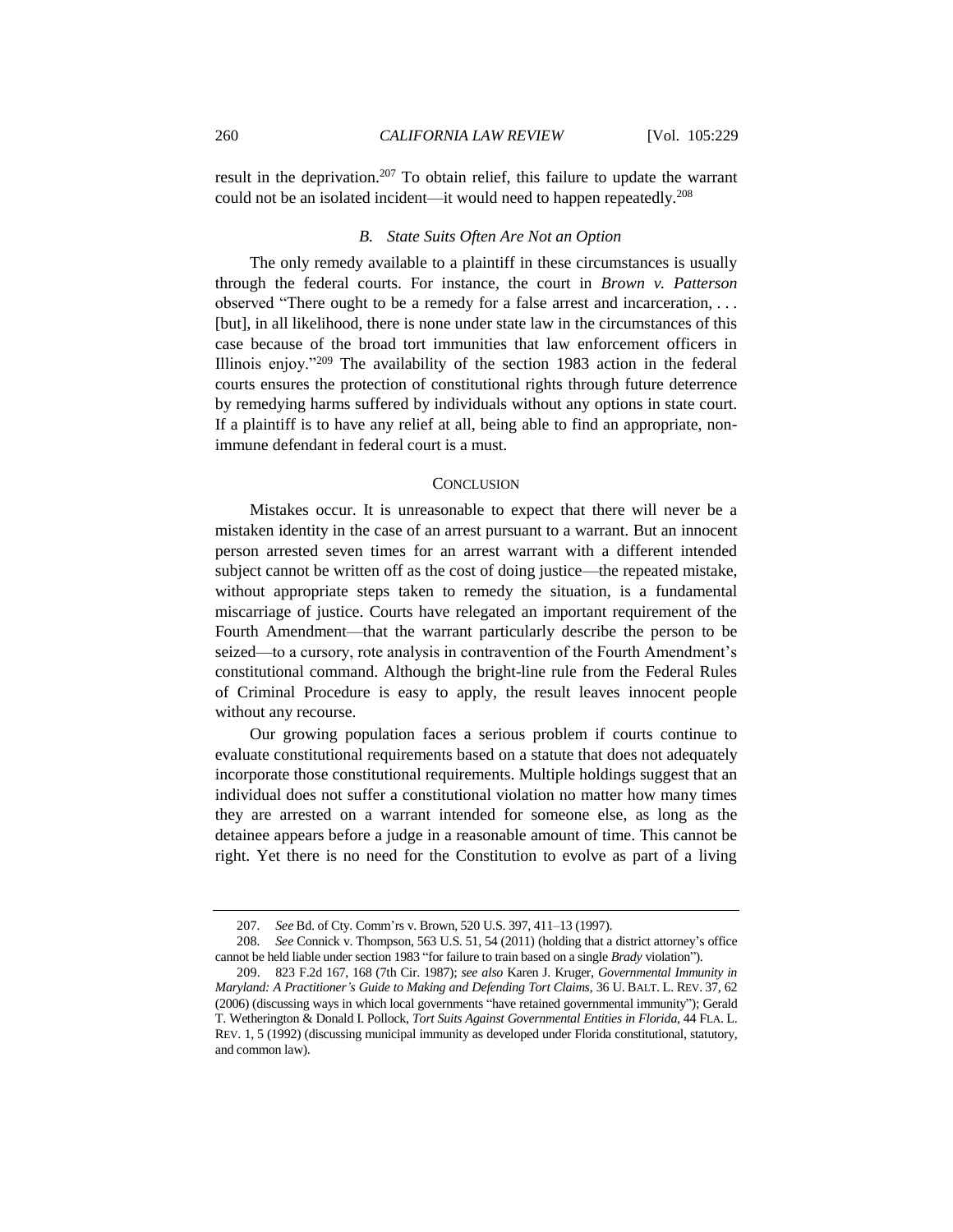document; rather, times have changed, and the same requirements and protections found in the Constitution must apply to these new circumstances.<sup>210</sup>

Limitation of liability to agencies who know of an insufficiently particular warrant and fail to update it—whether it be with unique identifying numbers, photographs to distinguish intended warrant targets from innocent parties, or other biometric information—will ensure that cases involving repeated mistaken-identity arrests remain consistent with section 1983 caselaw. And the numerous hurdles a plaintiff faces in a section 1983 suit—including various defendant immunities and requirements of the plaintiff—will ensure that there will not be a flood of new litigation as courts make a much needed doctrinal adjustment to protect constitutional rights.

<sup>210.</sup> The Supreme Court is no stranger to applying constitutional provisions to new technologies or new contexts. *See, e.g.*, Riley v. California, 134 S. Ct. 2473, 2480, 2482 (2014) (addressing "whether the police may, without a warrant, search digital information on a cell phone" seized from an arrested individual under the well-settled test of "the reasonableness of a warrantless search incident to a lawful arrest" as an exception to the Fourth Amendment's warrant requirement); United States v. Jones, 132 S. Ct. 945, 948, 949–50 (2012) (holding that "the attachment of a Global-Positioning-System (GPS) tracking device to an individual's vehicle" by FBI agents and its use "to monitor the vehicle's movements on public streets" constitutes a Fourth Amendment search under "common-law trespass" principles). Technology has increased the ease with which agencies can update and maintain records (including warrants), and our growing population has created a new context where many individuals share identical names and even dates of birth.